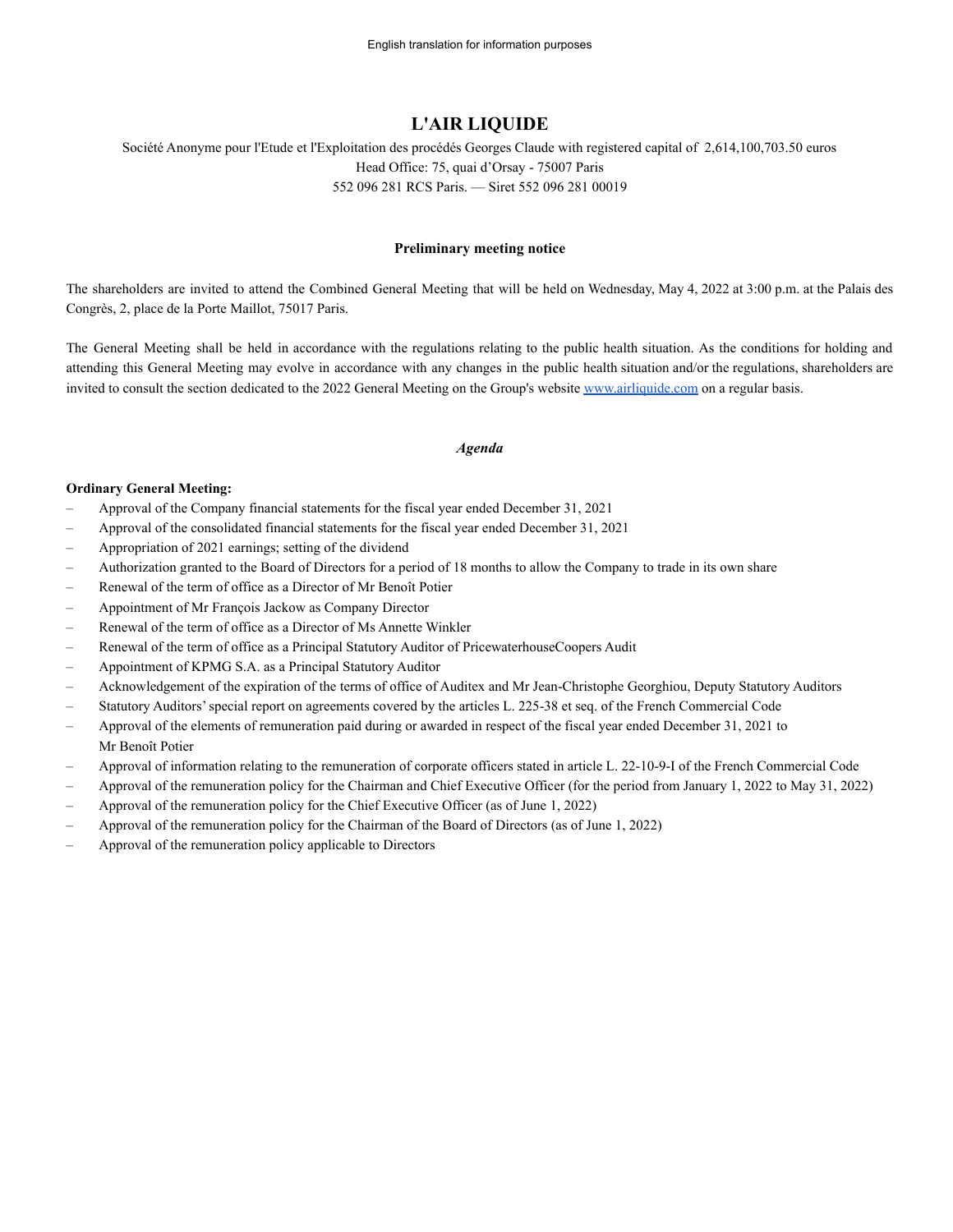### **Extraordinary General Meeting:**

- Authorization granted to the Board of Directors for a period of 24 months to reduce the share capital by cancellation of treasury shares
- Delegation of authority granted to the Board of Directors for a period of 26 months in order to increase the share capital through the incorporation of additional paid-in capital, reserves, profits or any other amounts, for a maximum amount of 300 million euros
- Authorization granted to the Board of Directors for a period of 38 months to grant to employees and Executive Officers of the Group, or some of such employees and Executive Officers, share subscription options or share purchase options resulting in the waiver by shareholders of their preferential subscription rights to shares to be issued upon exercise of the subscription options
- Authorization granted to the Board of Directors for a period of 38 months to grant existing or new shares to employees and Executive Officers of the Group, or some of such employees and Executive Officers, resulting in the waiver by shareholders of their preferential subscription rights to the shares to be issued
- Delegation of authority granted to the Board of Directors for a period of 26 months to perform share capital increases, with cancellation of preferential subscription rights, reserved for members of a company or group savings plan
- Delegation of authority granted to the Board of Directors for a period of 18 months to perform share capital increases, with cancellation of preferential subscription rights, reserved for a category of beneficiaries
- Amendment of article 11 of the articles of association (Composition of the Board of Directors) relating to the time limit for the acquisition of the Company's shares by the Directors
- Amendment of article 14 of the articles of association (Board of Directors' meetings and deliberations) to allow the Board of Directors to take decisions by written consultation
- Amendment of article 12 (Organization and management of the Board of Directors) and of article 13 (General Management) of the articles of association concerning the modification of the age limit provided in the articles of association for the Chief Executive Officer in an emergency situation
- Amendment of article 17 of the articles of association (Audit of the Company) concerning the appointment of Deputy Statutory Auditors
- Harmonization of articles 8 (Rights and obligations governing shares), 18 (General Meetings) and 23 (Disputes) of the Company's articles of association with the legal and regulatory provisions in force

### **Ordinary General Meeting:**

– Powers for formalities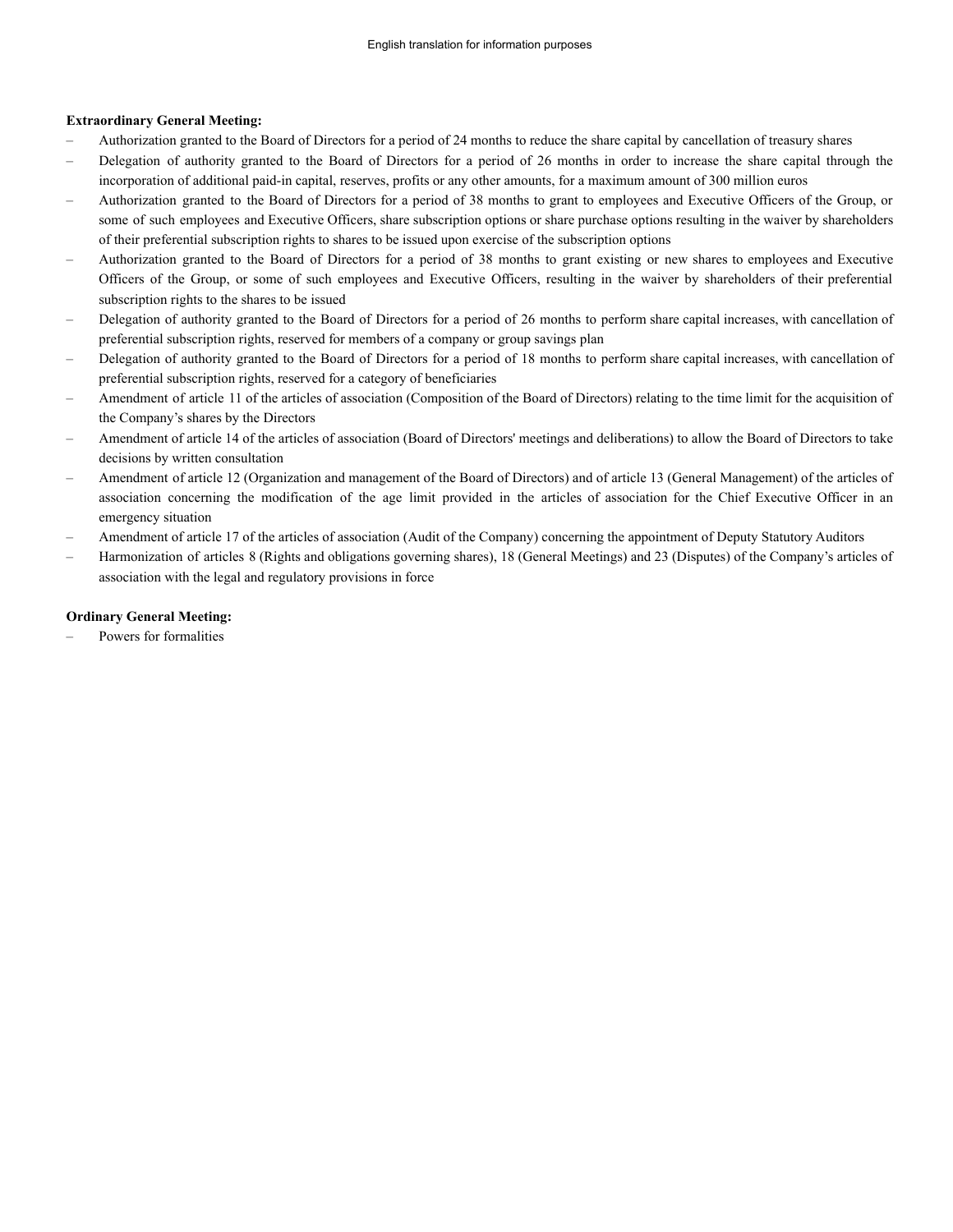### **Draft resolutions**

### **Ordinary General Meeting**

### **First Resolution (Approval of the Company financial statements for the fiscal year ended December 31, 2021)**

The shareholders, deliberating according to the quorum and majority required for Ordinary General Meetings, having reviewed:

- the Reports of the Board of Directors and the Statutory Auditors;
- the Company's financial statements, income statement, balance sheet and notes thereto;

approve the Company's financial statements for the year ended, December 31, 2021 as presented, and approve the transactions reflected in these financial statements or mentioned in these reports.

The shareholders determine the amount of net earnings for the fiscal year to be 950,909,897 euros.

### **Second Resolution (Approval of the consolidated financial statements for the fiscal year ended December 31, 2021**)

The shareholders, deliberating according to the quorum and majority required for Ordinary General Meetings, having reviewed:

- the Reports of the Board of Directors and the Statutory Auditors;
- the Group's consolidated financial statements;

approve the consolidated financial statements for the year ended, December 31, 2021 as presented.

### **Third Resolution (Appropriation of 2021 earnings; setting of the dividend**)

The shareholders, deliberating according to the quorum and majority required for Ordinary General Meetings, having noted that, considering the fiscal year 2021 earnings of 950,909,897 euros and the retained earnings of 4,818,951,419 euros as of December 31, 2021, distributable earnings for the year amount to a total of 5,769,861,316 euros, approve the proposals of the Board of Directors regarding the appropriation of earnings. The shareholders hereby decide to appropriate distributable earnings as follows:

| Legal reserve                             | 896,672 euros       |
|-------------------------------------------|---------------------|
| Retained earnings                         | 4,351,472,521 euros |
| Dividend (including the loyalty dividend) | 1,417,492,123 euros |

Hence, a dividend of 2.90 euros shall be paid to each of the shares conferring entitlement to a dividend, it being specified that in the event of a change in the number of shares conferring entitlement to a dividend compared to the 475,291,037 shares making up the share capital as of December 31, 2021, the overall dividend amount would be adjusted accordingly and the amount appropriated to the retained earnings account would be determined on the basis of the dividend effectively paid.

The dividend payment date will be set for May 18, 2022:

- for direct registered shares: directly by the Company;
- for intermediary registered shares, as well as for bearer shares which are registered in shareholder accounts: by the authorized intermediaries to whom the management of these shares has been entrusted.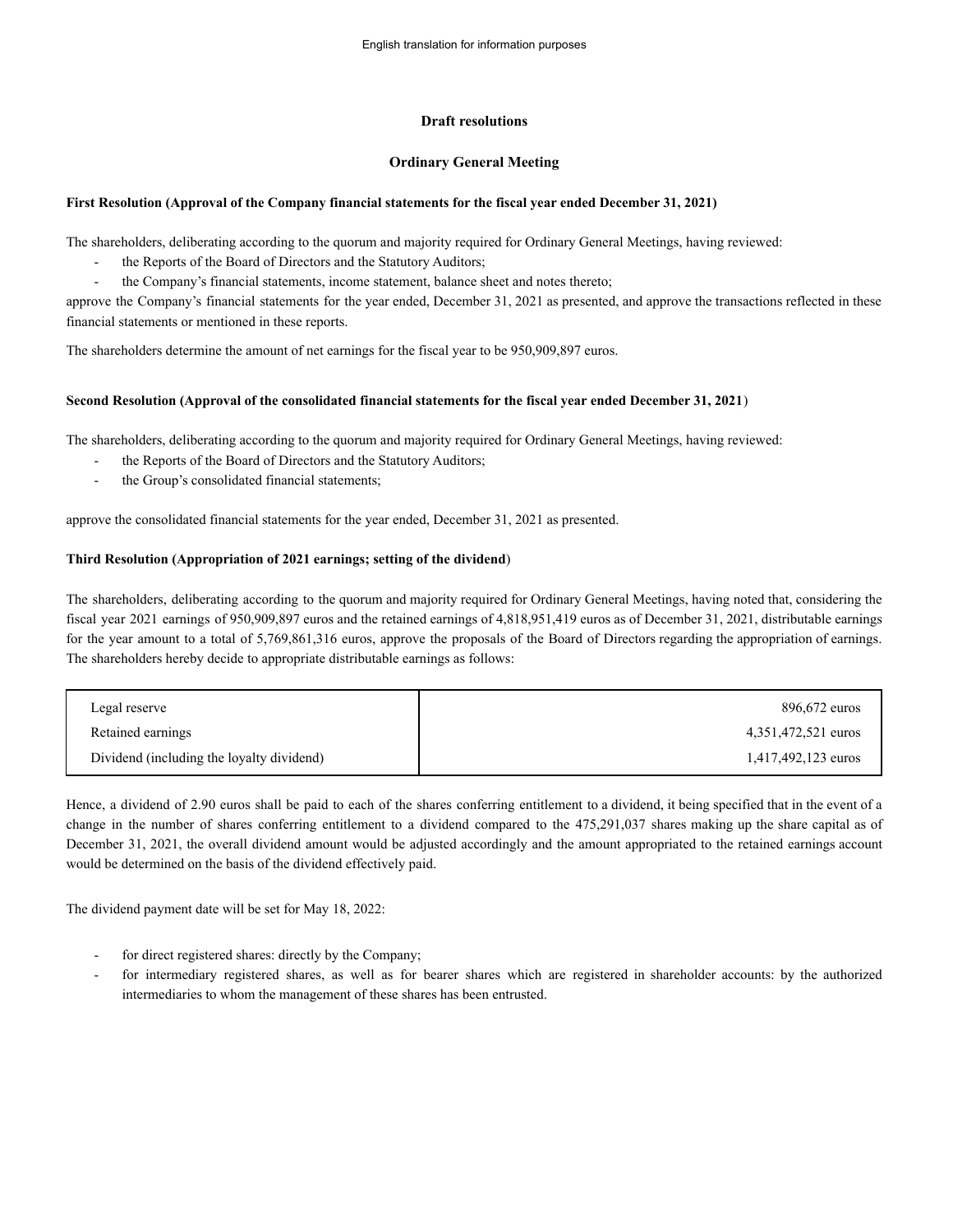The dividend distributions made with respect to the last three fiscal years are as follows:

|                         | <b>Total amount</b><br>distributed (a)<br>(in euros) | <b>Number of shares</b><br>concerned (b) | Dividend distributed eligible in its entirety for the 40%<br>deduction referred to in article 158-3-2°<br>of the French General Tax Code (c)<br>(in euros) |
|-------------------------|------------------------------------------------------|------------------------------------------|------------------------------------------------------------------------------------------------------------------------------------------------------------|
| <b>Fiscal year 2018</b> |                                                      |                                          |                                                                                                                                                            |
| Ordinary dividend       | 1,137,972,100                                        | 429, 423, 434                            | 2.65                                                                                                                                                       |
| Loyalty dividend        | 33,416,412                                           | 128,524,663                              | 0.26                                                                                                                                                       |
| Fiscal year 2019        |                                                      |                                          |                                                                                                                                                            |
| Ordinary dividend       | 1,277,384,888                                        | 473, 105, 514                            | 2.70                                                                                                                                                       |
| Loyalty dividend        | 36,221,817                                           | 134, 154, 877                            | 0.27                                                                                                                                                       |
| Fiscal year 2020        |                                                      |                                          |                                                                                                                                                            |
| Ordinary dividend       | 1,302,566,991                                        | 473,660,724                              | 2.75                                                                                                                                                       |
| Loyalty dividend        | 35,573,380                                           | 131,753,261                              | 0.27                                                                                                                                                       |

*(a) Theoretical values calculated based on the number of shares as of December 31 for each fiscal year.*

*(b) Number of shares expressed historically as of December 31 for each fiscal year.*

*The amounts effectively paid after adjustment were as follows:*

*– fiscal year 2018 – ordinary dividend: 1,131,698,657 euros for 427,056,097 shares; loyalty dividend: 32,497,215 euros for 124,989,290 shares; – fiscal year 2019 – ordinary dividend: 1,273,544,632 euros for 471,683,197 shares; loyalty dividend: 36,437,830 euros for 134,954,926 shares; – fiscal year 2020 – ordinary dividend: 1,298,589,273 euros for 472,214,281 shares; loyalty dividend: 37,480,931 euros for 138,818,263 shares. The adjustment especially arises from the change in the number of treasury shares, from the final determination of the loyalty dividend taking into account shares sold between January 1 and the ex-dividend date, from the exercise of options over this same period and the capital increase reserved for employees.*

*(c) Applicable, under certain conditions, when the progressive income tax rate is applied.*

Pursuant to the provisions of the articles of association, a loyalty dividend of 10%, i.e. 0.29 euros per share with a par value of 5.50 euros, shall be granted to shares which have been held in registered form since December 31, 2019, and which remain held in this form continuously until May 18, 2022, the dividend payment date.

In accordance with article 117 quater of the French General Tax Code, it is specified that ordinary and loyalty dividends paid to individuals with their tax residence in France are fully subject to the single flat-rate withholding tax of 12.8%. Nonetheless, at the express, irrevocable and global request of the shareholder, these dividends may be subject to the progressive income tax rate and shall therefore be eligible for the 40% allowance referred to in section 2° of paragraph 3 of article 158 of the French General Tax Code, which is applicable under certain conditions. In all cases, these ordinary and loyalty dividends shall also be subject to social contributions at a rate of 17.2%.

The total amount of the loyalty dividend for the 134,993,503 shares which have been held in registered form since December 31, 2019, and which remained held in this form continuously until December 31, 2021, amounts to 39,148,116 euros.

The total loyalty dividend corresponding to these 134,993,503 shares that cease to be held in registered form between January 1, 2022 and May 18, 2022 dividend payment date, shall be deducted from the aforementioned amount.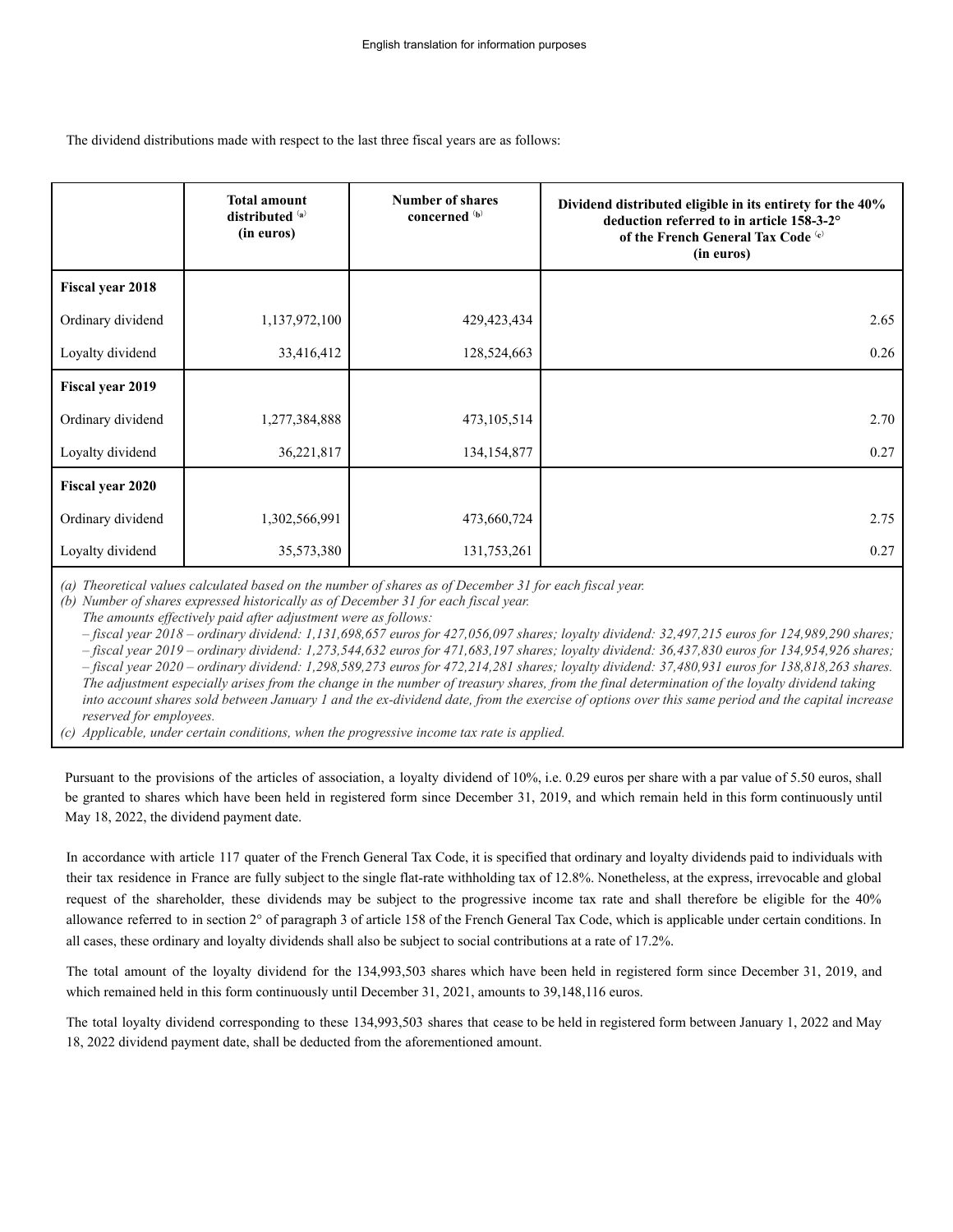## Fourth Resolution (Authorization granted to the Board of Directors for a period of 18 months to allow the Company to trade in its own **shares**)

The shareholders, deliberating according to the quorum and majority required for Ordinary General Meetings, after having reviewed the Report of the Board of Directors, in accordance with articles L. 22-10-62 et seq. of the French Commercial Code and the directly applicable provisions of European Commission Regulation No. 596/2014 of April 16, 2014, authorize the Board of Directors to allow the Company to repurchase its own shares in order to:

- cancel them, subject to the adoption of the eighteen resolution;
- tender them following the exercise of rights attached to marketable securities conferring entitlement to Company shares by redemption, conversion, exchange, presentation of a warrant or any other means;
- implement (i) any share purchase option plans or (ii) plans for free share attributions, or (iii) any employee share ownership transactions reserved for members of a Company Savings Plan, performed under the terms and conditions set forth in articles L. 3331-1 et seq. of the French Labor Code through the transfer of shares bought back previously by the Company under this resolution, or providing for free share attributions in respect of a contribution in shares by the Company and/or to replace the discount, or (iv) share grants to employees and/or Executive Officers of the Company or affiliated companies;
- maintain an active market in the Company's shares pursuant to a liquidity contract in accordance with the market practice recognized by the French financial market authority (Autorité des Marchés Financiers).

The buy-back by the Company of its own shares shall be also intended to enable the implementation of any market practice permitted by the French financial market authority and, more generally, the achievement of any other transaction which would comply with the regulations in force. In this case, the Company would inform its shareholders by means of a press release.

The shareholders set the maximum purchase price at 250 euros (excluding acquisition costs) per share with a par value of 5.50 euros and the maximum number of shares that can be bought back at 10% of the total number of shares comprising the share capital at December 31, 2021, i.e. 47,529,103 shares with a par value of 5.50 euros, for a maximum total amount of 11,882,275,750 euros, subject to the legal limits.

These shares may be purchased at any time, excluding the periods for takeover bids on the Company's share capital, on one or more occasions and by all available means, either on or off a stock exchange, over-the-counter, including the purchase of blocks of shares, or through the use of derivative financial instruments, and, if applicable, by all third parties acting on behalf of the Company, under the conditions stipulated in the provisions of the final paragraph of article L. 225-206 of the French Commercial Code.

Shares bought back may be commuted, assigned or transferred in any manner on or off a stock exchange or over-the-counter, including the sale of blocks of shares, in accordance with the applicable regulations.

As own shares do not confer entitlement to a dividend, the amount of the unpaid dividends will be allocated to retained earnings.

This authorization is granted for a period of 18 months starting from the date of this General Meeting. It shall be valid as of the date of the Board of Directors meeting called to decide on the implementation of the share buy-back program and, at the latest, as of November 4, 2022. With effect from this date, it supersedes the authorization granted by the fourth resolution of the Ordinary General Meeting of May 4, 2021, with respect to the non-utilized portion of such authorization.

The shareholders give full powers to the Board of Directors, with the possibility of sub-delegating such powers, to implement this authorization, place orders for trades, enter into all agreements, perform all formalities and make all declarations with regard to all authorities and, generally, do all that is necessary for the execution of any of the Board's decisions made in connection with this authorization.

The Board of Directors shall inform the shareholders of any transactions performed in light of this authorization in accordance with applicable regulations.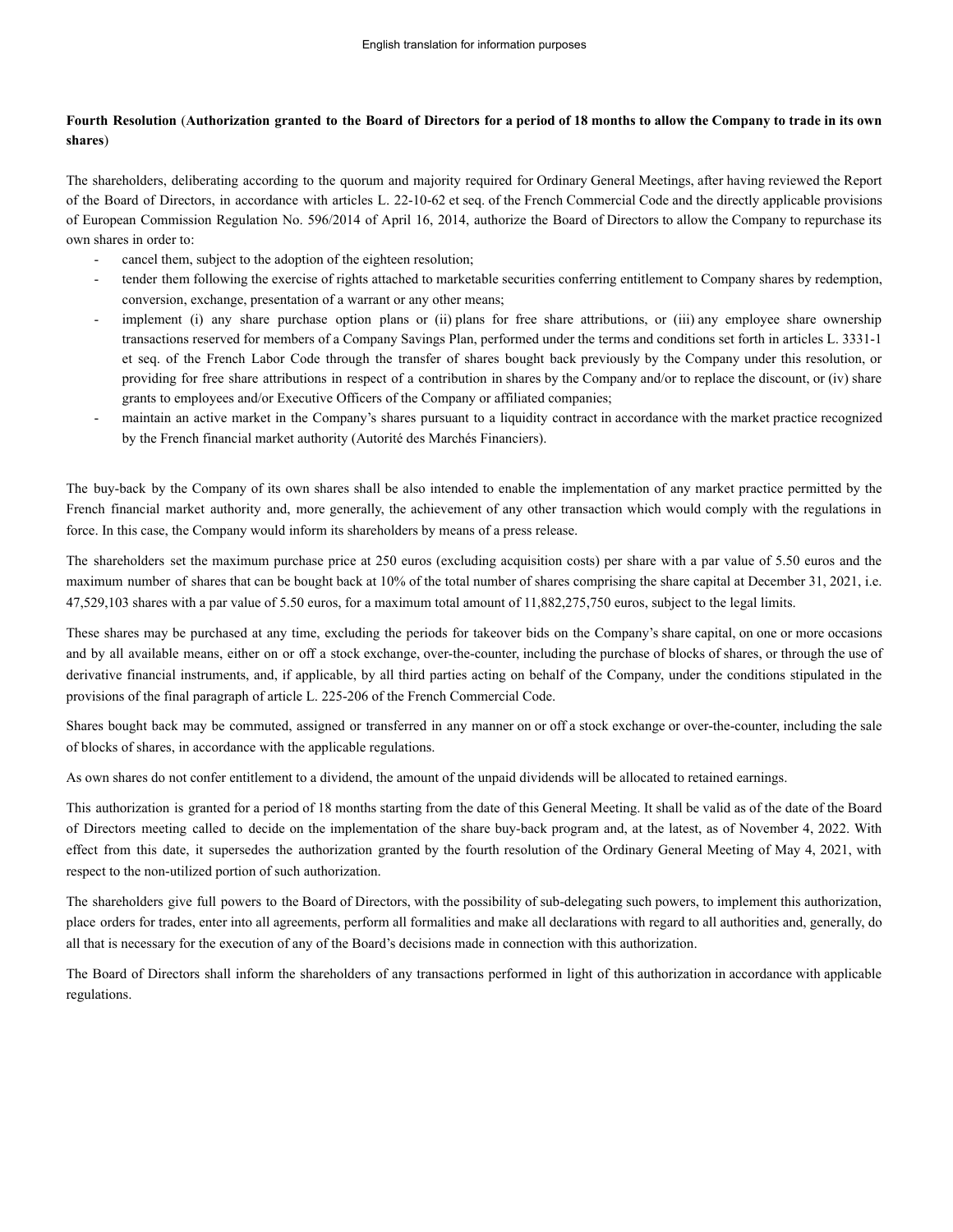# **Fifth Resolution (Renewal of the term of office as a Director of Mr Benoît Potier**)

The shareholders, deliberating according to the quorum and majority required for Ordinary General Meetings, after having reviewed the Report of the Board of Directors, decide to renew the term of office of Mr Benoît Potier as a Director for a period of four years, which will expire at the end of the 2026 General Meeting, held to approve the financial statements for the fiscal year ending December 31, 2025.

# **Sixth Resolution (Appointment of Mr François Jackow as Company Director**)

The shareholders, deliberating according to the quorum and majority required for Ordinary General Meetings, after having reviewed the Report of the Board of Directors, decide to appoint Mr François Jackow as a Director for a term of four years, which will expire at the end of the 2026 General Meeting held to approve the Financial Statements for the fiscal year ending December 31, 2025.

# **Seventh Resolution (Renewal of the term of office as a Director of Ms Annette Winkler**)

The shareholders, deliberating according to the quorum and majority required for Ordinary General Meetings, after having reviewed the Report of the Board of Directors, decide to renew the term of office of Ms Annette Winkler as a Director for a period of four years, which will expire at the end of the 2026 General Meeting, held to approve the financial statements for the fiscal year ending December 31, 2025.

# **Eighth Resolution (Renewal of the term of office as a Principal Statutory Auditor of PricewaterhouseCoopers Audit**)

The shareholders, deliberating according to the quorum and majority required for Ordinary General Meetings, decide, on the proposal of the Board of Directors, to renew for a period of six fiscal years the term of office as a Principal Statutory Auditor of PricewaterhouseCoopers Audit, having its head office at 63, rue de Villiers, 92200 Neuilly-sur-Seine, which will expire at the end of the Ordinary General Meeting held to approve the financial statements for the fiscal year ending December 31, 2027.

The Statutory Auditor has informed the Company in advance that it would accept the renewal of its term of office.

# **Ninth Resolution (Appointment of KPMG S.A. as a Principal Statutory Auditor**)

The shareholders, deliberating according to the quorum and majority required for Ordinary General Meetings, decide, on the proposal of the Board of Directors, to appoint as a Principal Statutory Auditor, replacing Ernst & Young et Autres, KPMG S.A., having its head office at Tour Eqho, 2, avenue Gambetta, 92066 Paris La Défense Cedex. This six-year term of office will expire at the end of the Ordinary General Meeting convened to approve the financial statements for the fiscal year ending December 31, 2027.

The Statutory Auditor has informed the Company in advance that it would accept this appointment.

# Tenth Resolution (Acknowledgement of the expiration of the terms of office of Auditex and Mr Jean-Christophe Georghiou, Deputy **Statutory Auditors**)

The shareholders, deliberating according to the quorum and majority required for Ordinary General Meetings, having read the Board of Directors' Report, having duly noted that the terms of office as Deputy Statutory Auditors of Auditex and Mr Jean-Christophe Georghiou will expire at the end of this General Meeting, decide not to make provision for their replacement.

# Eleventh Resolution (Statutory Auditors' special report on agreements covered by the articles L. 225-38 et seq. of the French **Commercial Code**)

The shareholders, deliberating according to the quorum and majority required for Ordinary General Meetings, duly note that the Statutory Auditors' Special Report on the agreements covered by articles L. 225-38 et seq. of the French Commercial Code required by the legal and regulatory provisions in force has been submitted to them and that it makes no mention of any new agreement during the year ended December 31, 2021.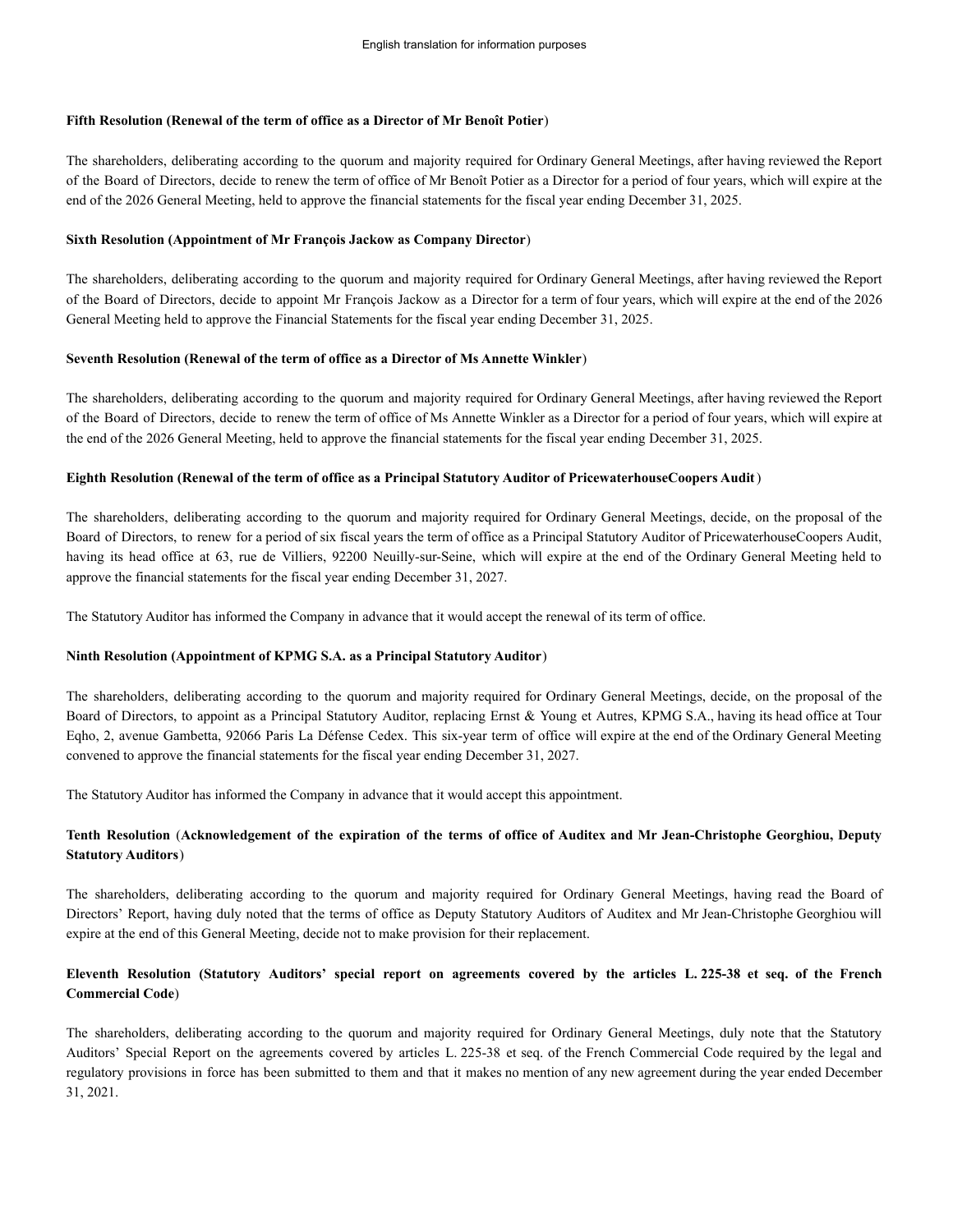## Twelfth Resolution (Approval of the elements of remuneration paid during or awarded in respect of the fiscal year ended December 31, **2021 to Mr Benoît Potier**)

The shareholders, deliberating according to the quorum and majority required for Ordinary General Meetings, approve, pursuant to article L. 22-10-34-II of the French Commercial Code, the fixed, variable and exceptional elements of the total remuneration and benefits of any kind paid during the fiscal year ended December 31, 2021, or awarded for the same fiscal year to Mr Benoît Potier, as presented in the Company's 2021 Universal Registration Document, in Chapter 3 "Corporate governance", in the section entitled "Remuneration of L'Air Liquide S.A. corporate officers," in the paragraph headed "Elements of the total remuneration and benefits of any kind paid during or awarded in respect of the fiscal year ended December 31, 2021, to Mr Benoît Potier and on which the General Meeting of May 4, 2022, is invited to vote."

## Thirteenth Resolution (Approval of information relating to the remuneration of corporate officers stated in article L. 22-10-9-I of the **French Commercial Code**)

The shareholders, deliberating according to the quorum and majority required for Ordinary General Meetings, approve, pursuant to article L. 22-10-34-I of the French Commercial Code, the information mentioned in article L. 22-10-9-I of the same Code, which are included in the Board of Directors' Report on Corporate Governance, in Chapter 3 "Corporate governance", in the section entitled "Remuneration of L'Air Liquide S.A. corporate officers" in the paragraphs headed "Remuneration of the Executive Officer (including the information mentioned in article L. 22-10-9-I of the French Commercial Code)" and "Remuneration of non-executive Directors (including the information mentioned in article L. 22-10-9-I of the French Commercial Code)".

## Fourteenth Resolution (Approval of the remuneration policy for the Chairman and Chief Executive Officer (for the period from **January 1, 2022 to May 31, 2022))**

The shareholders, deliberating according to the quorum and majority required for Ordinary General Meetings, having duly noted the Board of Directors' Report on Corporate Governance, approve, pursuant to article L. 22-10-8-II of the French Commercial Code, the elements of the remuneration policy for the Chairman and Chief Executive Officer (until May 31, 2022) as presented in the Company's 2021 Universal Registration Document, in Chapter 3 "Corporate governance," in the section entitled "Remuneration policy applicable to corporate officers," in the paragraph headed "Remuneration policy applicable to Company Officers."

### **Fifteenth Resolution (Approval of the remuneration policy for the Chief Executive Officer (as of June 1, 2022))**

The shareholders, deliberating according to the quorum and majority required for Ordinary General Meetings, having duly noted the Board of Directors' Report on Corporate Governance, approve, pursuant to article L. 22-10-8-II of the French Commercial Code, the elements of the remuneration policy for the Chief Executive Officer (as of June 1, 2022) as presented in the Company's 2021 Universal Registration Document, in Chapter 3 "Corporate governance", in the section entitled "Remuneration policy applicable to corporate officers," in the paragraph headed "Remuneration policy applicable to Company Officers."

### **Sixteenth Resolution (Approval of the remuneration policy for the Chairman of the Board of Directors (as of June 1, 2022))**

The shareholders, deliberating according to the quorum and majority required for Ordinary General Meetings, having duly noted the Board of Directors' Report on Corporate Governance, approve, pursuant to article L. 22-10-8-II of the French Commercial Code, the remuneration policy for the Chairman of the Board of Directors (as of June 1, 2022) as presented in the Company's 2021 Universal Registration Document, in Chapter 3 "Corporate governance," in the section entitled "Remuneration policy applicable to corporate officers," in the paragraph headed "Remuneration policy applicable to Company Officers."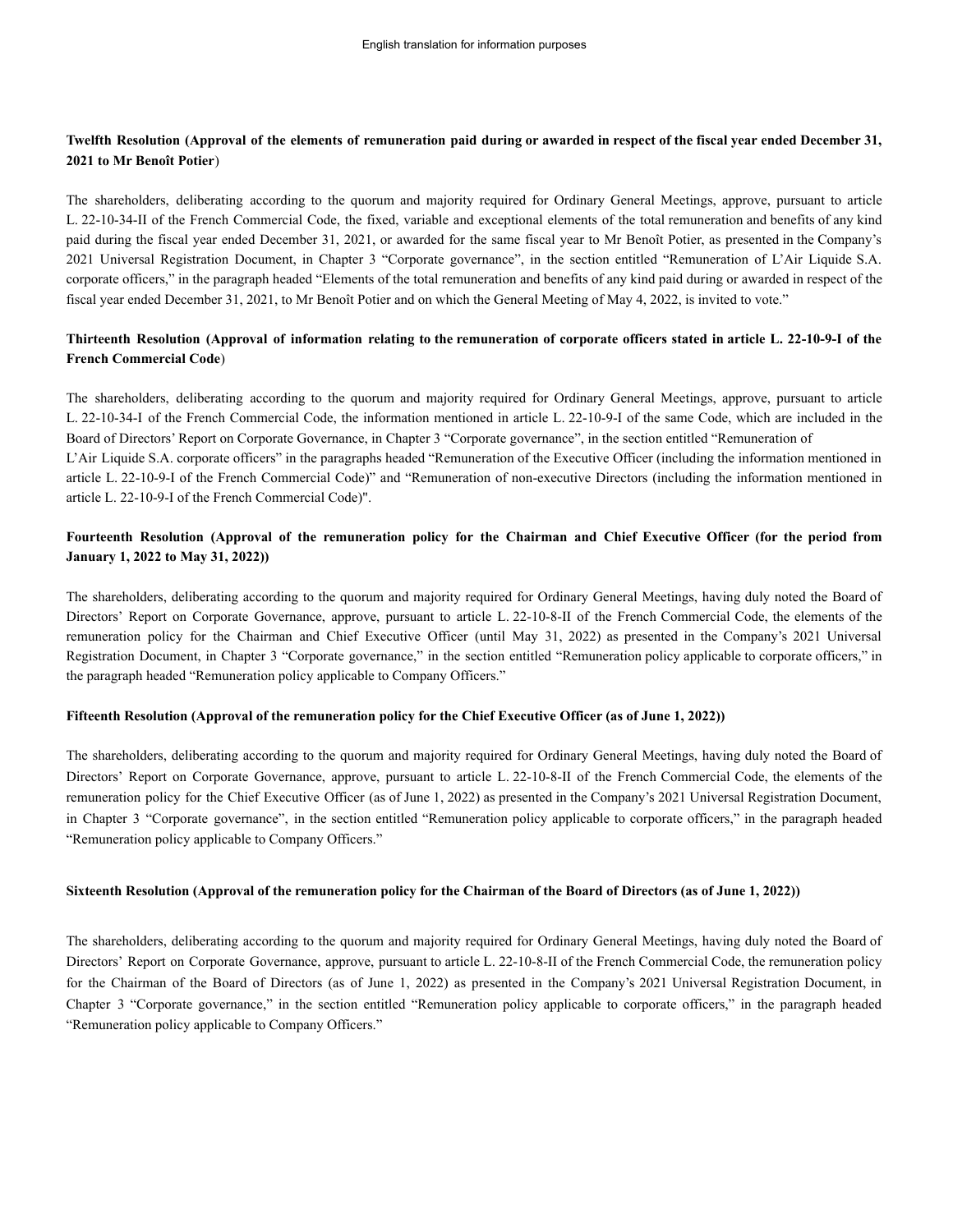#### **Seventeenth Resolution** (**Approval of the remuneration policy applicable to Directors**)

The shareholders, deliberating according to the quorum and majority required for Ordinary General Meetings, having duly noted the Board of Directors' Report on Corporate Governance, approve, pursuant to article L. 22-10-8-II of the French Commercial Code, the remuneration policy for the Directors, as presented in the Company's 2021 Universal Registration Document, in Chapter 3 "Corporate governance," in the section entitled "Remuneration policy for corporate officers," in the paragraph headed "Remuneration policy applicable to Directors."

#### **Extraordinary General Meeting**

### Eighteenth Resolution (Authorization granted to the Board of Directors for a period of 24 months to reduce the share capital by **cancellation of treasury shares**)

The shareholders, deliberating according to the quorum and majority required for Extraordinary General Meetings after having reviewed the Report of the Board of Directors and the Statutory Auditors' Special Report, authorize the Board of Directors to cancel, via its decisions alone, on one or more occasions, and within the limit of 10% of the Company's share capital per 24-month period, any or all of the shares bought back by the Company within the scope of the authorization adopted by this Ordinary General Meeting in its fourth resolution and of those shares bought back within the scope of the authorization adopted by the Ordinary General Meetings of May 5, 2020, and of May 4, 2021, and to reduce the share capital by this amount.

The difference between the carrying amount of the canceled shares and their nominal amount will be allocated to any reserve or additional paid-in capital accounts.

This authorization is granted for a period of 24 months starting from the date of this General Meeting. It supersedes the authorization granted by the Extraordinary General Meeting of May 4, 2021, in its fourteenth resolution with respect to the non-utilized portion of such authorization.

Full powers are granted to the Board of Directors, with the possibility of sub-delegation under the conditions set by law, to implement this authorization, deduct the difference between the carrying amount of the shares canceled and their nominal amount from all reserve and additional paid-in capital accounts and to carry out the necessary formalities to implement the reduction in capital which shall be decided in accordance with this resolution and amend the articles of association accordingly.

## Nineteenth Resolution (Delegation of authority granted to the Board of Directors for a period of 26 months in order to increase the share capital through the incorporation of additional paid-in capital, reserves, profits or any other amounts, for a maximum amount of **300 million euros)**

The shareholders, deliberating according to the quorum and majority required for Ordinary General Meetings, after having reviewed the Report of the Board of Directors and pursuant to articles L. 225-129-2, L. 225-130 and L. 22-10-50 of the French Commercial Code:

- delegate to the Board of Directors, with the option of sub-delegation, the authority necessary to increase the share capital on one or more occasions, according to the terms and conditions and at the time it shall determine, through the capitalization of additional paid-in capital, reserves, profits or any other amounts that may be capitalized, the capitalization of which will be possible under the law and the articles of association, as a free share attribution to shareholders and/or an increase in the par value of the existing shares;
- the delegation thereby granted to the Board of Directors is valid for a period of 26 months starting from the date of this General Meeting, it being specified, however, that the Board of Directors will not be authorized to make use of it during periods of takeover bids on the Company's share capital;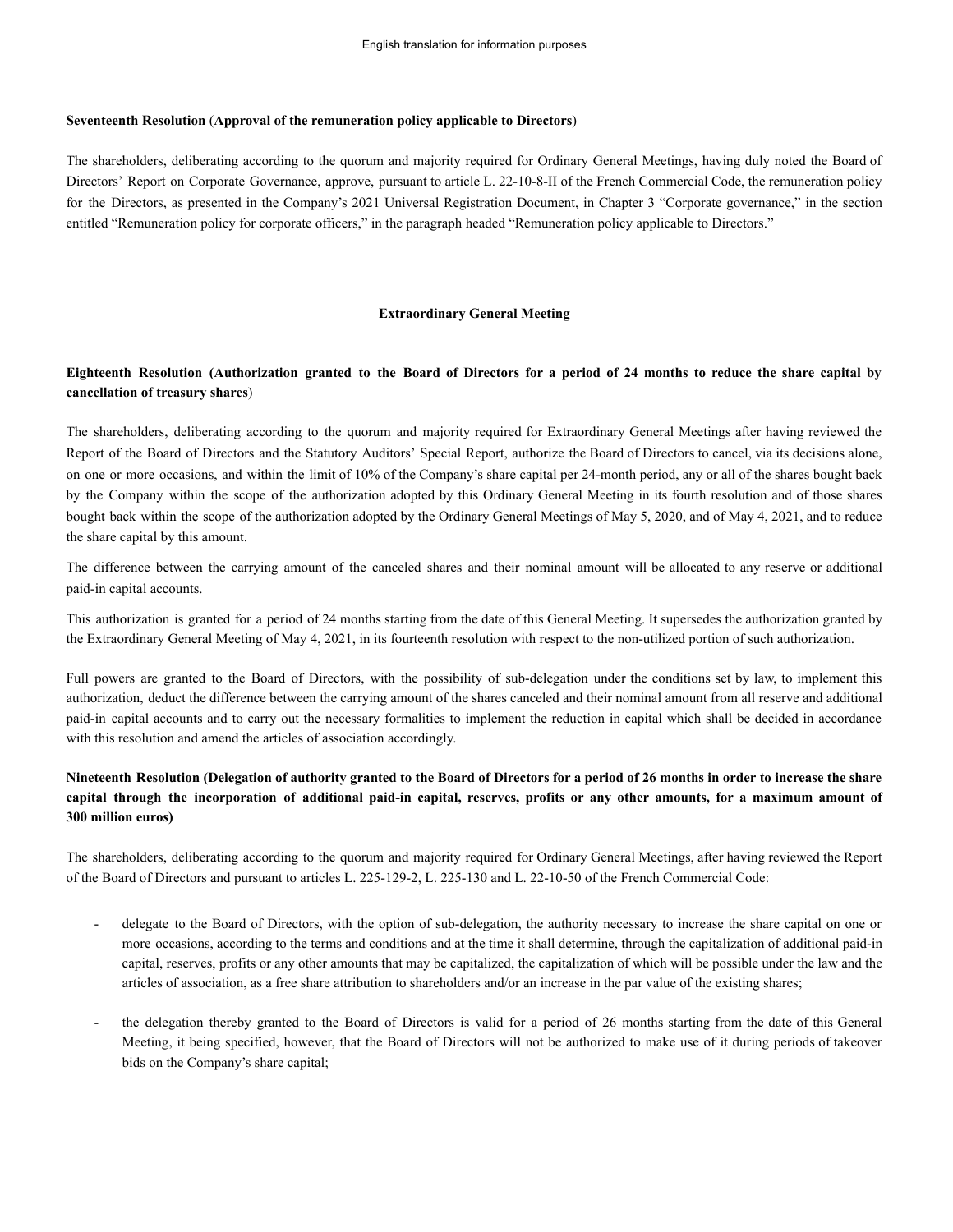- decide that the total amount of share capital increases likely to be performed thereby may not exceed 300 million euros, this limit being distinct and independent from the limit provided for in paragraph 2 of the fifteenth resolution passed by the General Meeting of May 4, 2021 (or any resolution which would replace it at a later date), and may not in any case exceed the amount of the additional paid-in capital, reserves, profits or any other accounts referred to above that exist at the time of the capital increase (it being specified that these amounts do not include additional shares to be issued, in accordance with applicable legal and regulatory provisions, and, when relevant, contractual stipulations providing for other adjustments, to preserve the rights of holders of marketable securities or other rights conferring access to share capital);
- decide that, should the Board of Directors use this delegation, in accordance with articles L. 225-130 and L. 22-10-50 of the French Commercial Code, fractional rights shall not be negotiable and the corresponding securities shall be sold; the sums resulting from such sale shall be allocated to the holders of rights under the applicable regulatory conditions;
- take due note that this delegation supersedes any unused portion of the delegation granted to the Board of Directors under the fourteenth resolution of the Extraordinary General Meeting of May 5, 2020;
- grant full powers to the Board of Directors, with the option of sub-delegation under the conditions set by law, to implement this delegation and in particular to set the terms of issue, to deduct from one or more "available reserves" accounts the costs arising from the share capital increase and, if deemed appropriate, all sums necessary to bring the legal reserve up to one-tenth of the new share capital after each share issue, duly record the completion of the resulting share capital increases, make the corresponding amendments to the articles of association and, generally, complete all the formalities relating to the share capital increases.

# Twentieth Resolution (Authorization granted to the Board of Directors for a period of 38 months to grant to employees and Executive Officers of the Group, or some of such employees and Executive Officers, share subscription options or share purchase options resulting **in the waiver by shareholders of their preferential subscription rights to shares to be issued upon exercise of the subscription options**)

The shareholders, deliberating according to the quorum and majority required for Extraordinary General Meetings, after having reviewed the Report of the Board of Directors and the Statutory Auditors' Special Report:

- authorize the Board of Directors within the scope of articles L. 225-177 et seq. and L. 22-10-56 et seq. of the French Commercial Code, to grant, on one or more occasions, to employees and Executive Officers of the Company or its French and foreign subsidiaries within the meaning of article L. 225-180 of the French Commercial Code, or some of such employees and Executive Officers, options conferring entitlement to subscribe to new shares of the Company to be issued pursuant to a capital increase or options conferring entitlement to the purchase of existing Air Liquide shares bought back by the Company;
- decide that the total number of options thus granted for a period of 38 months may not confer entitlement to a total number of shares exceeding 2% of the Company's share capital on the date the options are granted by the Board of Directors, bearing in mind that the number of options granted to the Company's Executive Officers, pursuant to this authorization, may not confer entitlement to a total number of shares exceeding 0.2% of the Company's share capital on the date the options are granted by the Board of Directors; the total numbers of shares thus determined do not take into account any adjustments that could be made in accordance with the applicable legal and regulatory provisions in order to preserve the rights of the beneficiaries of the share subscription or share purchase options;
- decide that the maximum nominal amount of share capital increases to be performed on the basis of this authorization shall be deducted from the overall limit stipulated in paragraph 2 of the fifteenth resolution of the Extraordinary General Meeting of May 4, 2021 (or any resolution which would replace it at a later date);
- set the period of validity during which the options may be exercised at a maximum of 10 years as from the date of their allocation by the Board of Directors, and grant full powers to the Board of Directors to set a shorter period;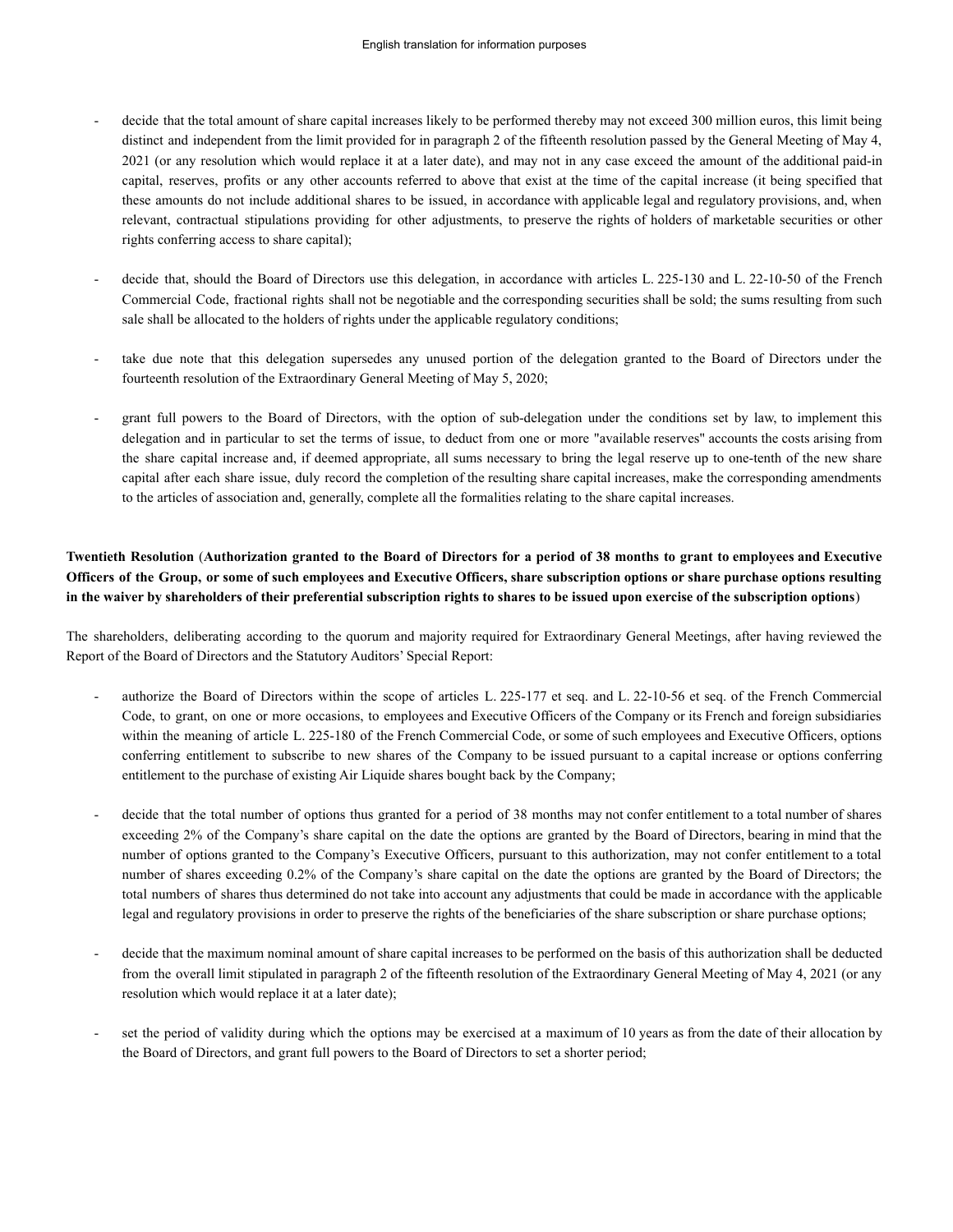- decide that this authorization is granted for a period of 38 months as from the date hereof. It shall entail an express waiver by the shareholders of their preferential subscription right to the shares that shall be issued as and when the options are exercised in favor of the share subscription option beneficiaries;
- decide that the Board of Directors, within the limits provided for by law and this resolution, shall set the conditions under which the options will be granted, as well as the list of beneficiaries and the number of options offered, and shall determine the subscription or purchase price of the shares, which may not be lower than the average of the opening trading prices for the 20 trading days prior to the date when the option is granted, rounded down to the nearest euro, nor for share purchase options, the average purchase price of the Company's treasury shares, rounded down to the nearest euro. This price may not be modified unless the Company were to carry out one of the financial or securities transactions provided for by law. In such a case, the Board of Directors would, according to regulatory conditions, adjust the number and price of the shares covered by the options granted, to take account of the impact of the transaction; it may also, in such a case, if it deemed this necessary, temporarily suspend the right to exercise the options during the aforementioned transaction;
- grant full powers to the Board of Directors, with the option of sub-delegation under the conditions set by law, to, where applicable, deduct the share capital increase costs from the amount of additional paid-in capital relating to such increases, complete or have completed all actions and formalities in order to record the share capital increase(s) resulting from the exercise of share subscription options, and amend the articles of association accordingly.

This authorization supersedes the authorization granted by virtue of the thirteenth resolution of the Extraordinary General Meeting of May 7, 2019, for its unused portion.

# **Twenty-first Resolution (Authorization granted to the Board of Directors for a period of 38 months to grant existing or new shares to employees and Executive Officers of the Group, or some of such employees and Executive Officers, resulting in the waiver by shareholders of their preferential subscription rights to the shares to be issued)**

The shareholders, deliberating according to the quorum and majority required for Extraordinary General Meetings, after having reviewed the Report of the Board of Directors and the Statutory Auditors' Special Report:

- authorize the Board of Directors, within the scope of articles L. 225-197-1 et seq., L. 22-10-59 and L. 22-10-60 of the French Commercial Code, to proceed, on one or more occasions, to free share attribution of existing or new shares to beneficiaries, whom it will determine from among the employees and Executive Officers of the Company and the entities affiliated with the Company, pursuant to article L. 225-197-2 of the aforementioned Code, under the following conditions;
- decide that the existing or new shares that are granted pursuant to this authorization may not represent more than 0.5% of the share capital on the date of the decision by the Board of Directors to grant them, bearing in mind that the shares granted to Executive Officers of the Company pursuant to this authorization may not represent more than 0.1% of the share capital on the date of the decision by the Board of Directors to grant them; the total numbers of shares thus determined do not take into account any adjustments that could be made in the event of a transaction involving the Company's share capital;
- decide that the maximum par value amount of share capital increases performed on the basis of this authorization shall be deducted from the overall limit stipulated in paragraph 2 of the fifteenth resolution of the Extraordinary General Meeting of May 4, 2021 (or any resolution which would replace it at a later date);
- decide that the grant of such shares to their beneficiaries shall become definitive either:
	- at the end of a minimum vesting period of two years, it being understood that the beneficiaries shall then be required to hold such shares for a minimum period of two years as from their final grant date, or:
	- for all or some of the shares granted, at the end of a minimum vesting period of four years, in this case no minimum holding period shall apply,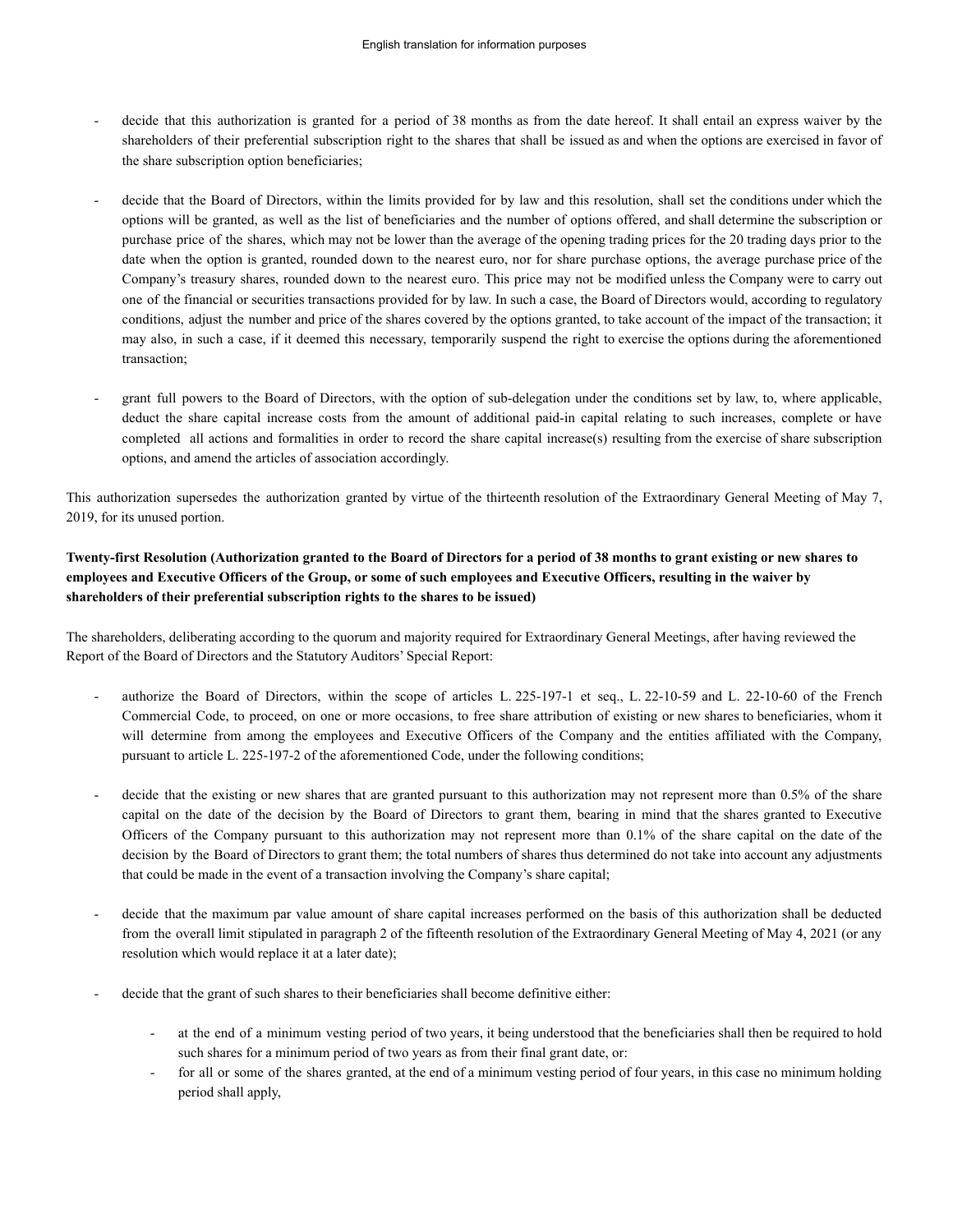it being specified that the Board of Directors shall have the right to choose between these two possibilities and to use them alternately or concurrently, and it may, in either case, extend the vesting period, and, in the first case, extend the holding period and, in the second case, determine a holding period;

- decide that the grant of such shares to their beneficiaries shall become definitive prior to the end of the above-mentioned vesting periods and that such shares shall be freely transferable in the event of the disability of the beneficiary under the conditions provided for by law;
- take due note that, in the event of the free attribution of new shares, this authorization shall entail, as and when such shares are definitely granted, an increase in capital by capitalization of additional paid-in capital, reserves or profits in favor of the beneficiaries of the shares and the correlative waiver by the shareholders of their preferential rights to such shares in favor of the beneficiaries;
- grant full powers to the Board of Directors with the possibility of sub-delegation under the conditions set by law, to implement this authorization. The Board of Directors shall have full powers in order to, in particular:
	- determine the identity of the beneficiaries or the category or categories of beneficiaries, of the share attribution and the number of shares attributed to each of them,
	- set the conditions and, where applicable, the criteria for the attribution of shares,
	- provide for the possibility to provisionally suspend the rights to the attribution under the conditions provided for by law and the applicable regulations,
	- register the free shares attributed in a registered account in the name of the holder, mentioning, where applicable, the holding period and the duration of such period, and to waive the holding period for the shares in any circumstance in which this resolution or the applicable regulations make it possible to waive such holding period,
	- provide for the possibility, if it deems it necessary, to adjust the number of free shares attributed in order to preserve the rights of the beneficiaries in the event of any transactions on the Company's share capital during the vesting period, as referred to article L. 225-181, paragraph 2, of the French Commercial Code, under conditions which it shall determine,
	- in the event of the issuance of new shares, to deduct, where applicable, from the reserves, profits or additional paid-in capital as it chooses, the amounts required to pay for such shares, to record the completion of the share capital increases carried out under this authorization, to amend the articles of association accordingly and, in general, to carry out all necessary acts and formalities.

This authorization is granted for a period of 38 months as from the date hereof and supersedes the authorization granted by virtue of the fourteenth resolution of the Extraordinary General Meeting of May 7, 2019, for its unused portion.

## **Twenty-second Resolution** (**Delegation of authority granted to the Board of Directors for a period of 26 months to perform share capital increases, with cancellation of preferential subscription rights, reserved for members of a company or group savings plan**)

The shareholders, deliberating according to the quorum and majority required for Extraordinary General Meetings, after having reviewed the Report of the Board of Directors and the Statutory Auditors' Special Report, deliberating pursuant to articles L. 225-129-6 and L. 225-138-1 of the French Commercial Code and articles L. 3331-1 et seq. of the French Labor Code:

delegate to the Board of Directors the authority to decide to increase the Company's share capital, on one or more occasions, at the time or times and in the proportions that it deems appropriate, via the issuance of ordinary shares of the Company as well as equity securities granting access to the Company's share capital, reserved for members of a Company or Group Savings Plan;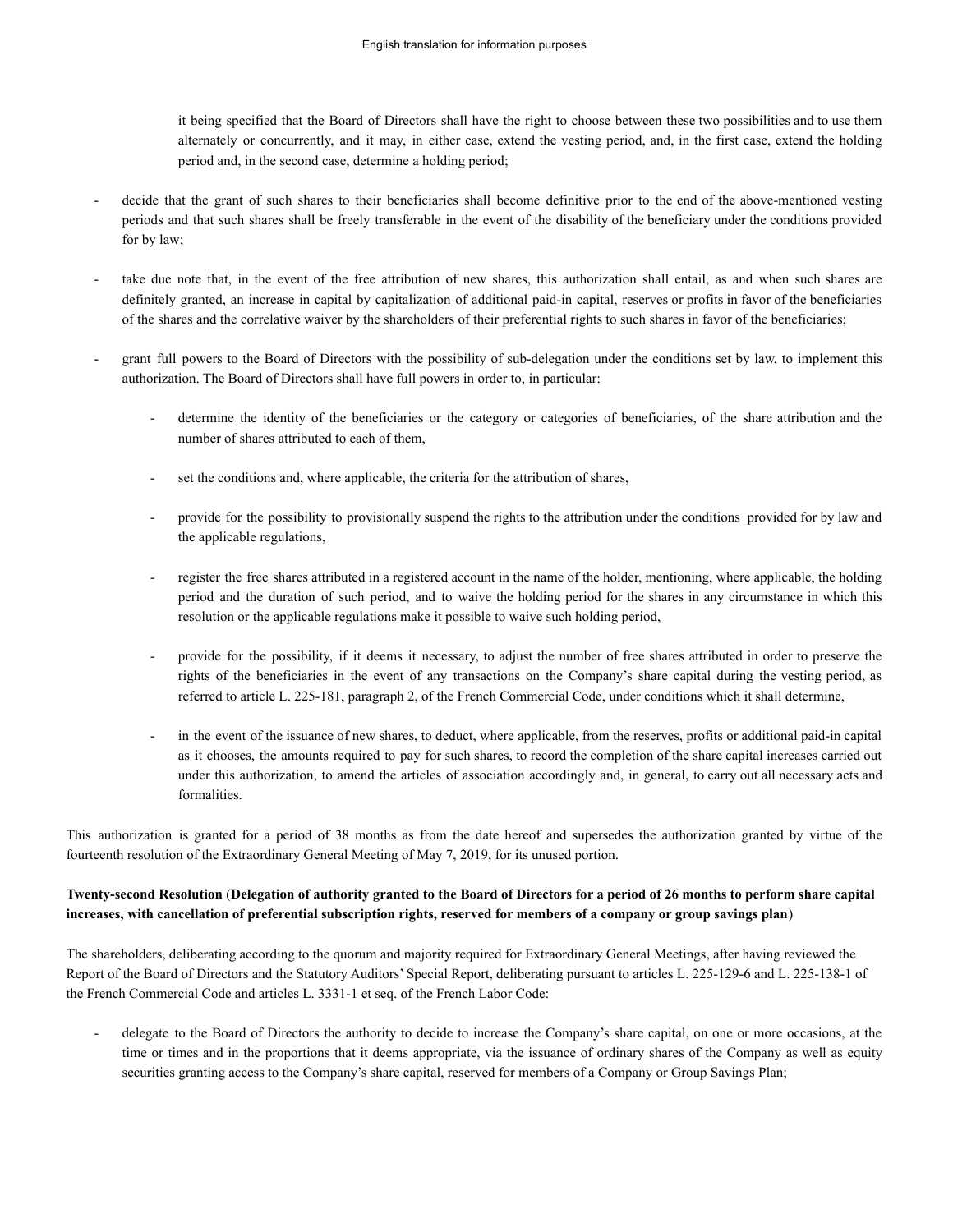- decide that the total amount of share capital increases likely to be performed under this resolution may not exceed a maximum nominal amount of 22 million euros, corresponding to the issue of a maximum of 4 million shares, it being specified that this amount does not include additional shares to be issued, in accordance with applicable legal and regulatory provisions, and, when relevant, contractual stipulations providing for other adjustments, to preserve the rights of holders of equity securities conferring access to share capital and that the total amount of capital increases to be performed under this resolution and the twenty-third resolution may not exceed the aforementioned nominal amount of 22 million euros;
- decide that the maximum nominal amount of share capital increases to be performed on the basis of this delegation shall be deducted from the overall limit stipulated in paragraph 2 of the fifteenth resolution of the Extraordinary General Meeting of May 4, 2021 (or any resolution which would replace it at a later date);
- decide that the beneficiaries of these capital increases will be, directly or through an intermediary of a Company mutual fund (FCPE) or all other structures or entities permitted by applicable legal or regulatory provisions, the members, within the Company and the French or foreign companies affiliated to it within the meaning of article L. 225-180 of the French Commercial Code and article L. 3344-1 of the French Labor Code, of a Company or Group Savings Plan;
- decide to cancel the preferential subscription rights of shareholders to the new shares or other equity securities, and equity securities to which the latter would confer entitlement, which shall be issued in favor of the aforementioned members of a Company or Group Savings Plan in accordance with this resolution;
- decide that the subscription price may not exceed the average, determined in accordance with article L. 3332-19 of the French Labor Code, of the opening trading prices for the Company's share during the 20 trading days preceding the date of the decision setting the opening date for the subscription period, or be more than 20% lower than such average, bearing in mind that the shareholders officially authorize the Board of Directors, if deemed appropriate, to reduce or cancel the aforementioned discount, in view of the legal, regulatory and tax constraints under the applicable foreign law, where applicable;
- decide, in accordance with article L. 3332-21 of the French Labor Code, that the Board of Directors may provide for the free share attribution, to the aforementioned beneficiaries, of shares to be issued or already issued or other equity securities or securities granting access to the Company's capital to be issued or already issued, in respect of (i) the contribution that could be paid in accordance with the regulations governing Company or Group Saving Plans, and/or (ii) where appropriate, the discount;
- also decide that, should the beneficiaries not subscribe to the entire capital increase within the allotted deadlines, the capital increase would only be performed for the amount of the shares subscribed, and that the non-subscribed shares may be offered again to the beneficiaries concerned within the scope of a subsequent capital increase;
- grant full powers to the Board of Directors with the option of sub-delegation under the conditions set by law, to determine, within the limits described above, the various terms and conditions of the transaction and particularly:
	- define the criteria which the companies must meet in order for their employees to be entitled to benefit from the capital increases,
	- determine a list of these companies,
	- set the terms and conditions of the share issue, the characteristics of the shares, and, where appropriate, the other equity securities, determine the subscription price calculated based on the method defined above, set the terms and conditions and deadline for fully paying up the subscribed shares; deduct from the "additional paid-in capital" account all costs relating to these capital increases and, if deemed appropriate, all sums necessary to bring the legal reserve up to one tenth of the new share capital after each share issue; and generally complete, directly or through an authorized representative, all the transactions and formalities relating to the share capital increases performed under this resolution and, where appropriate,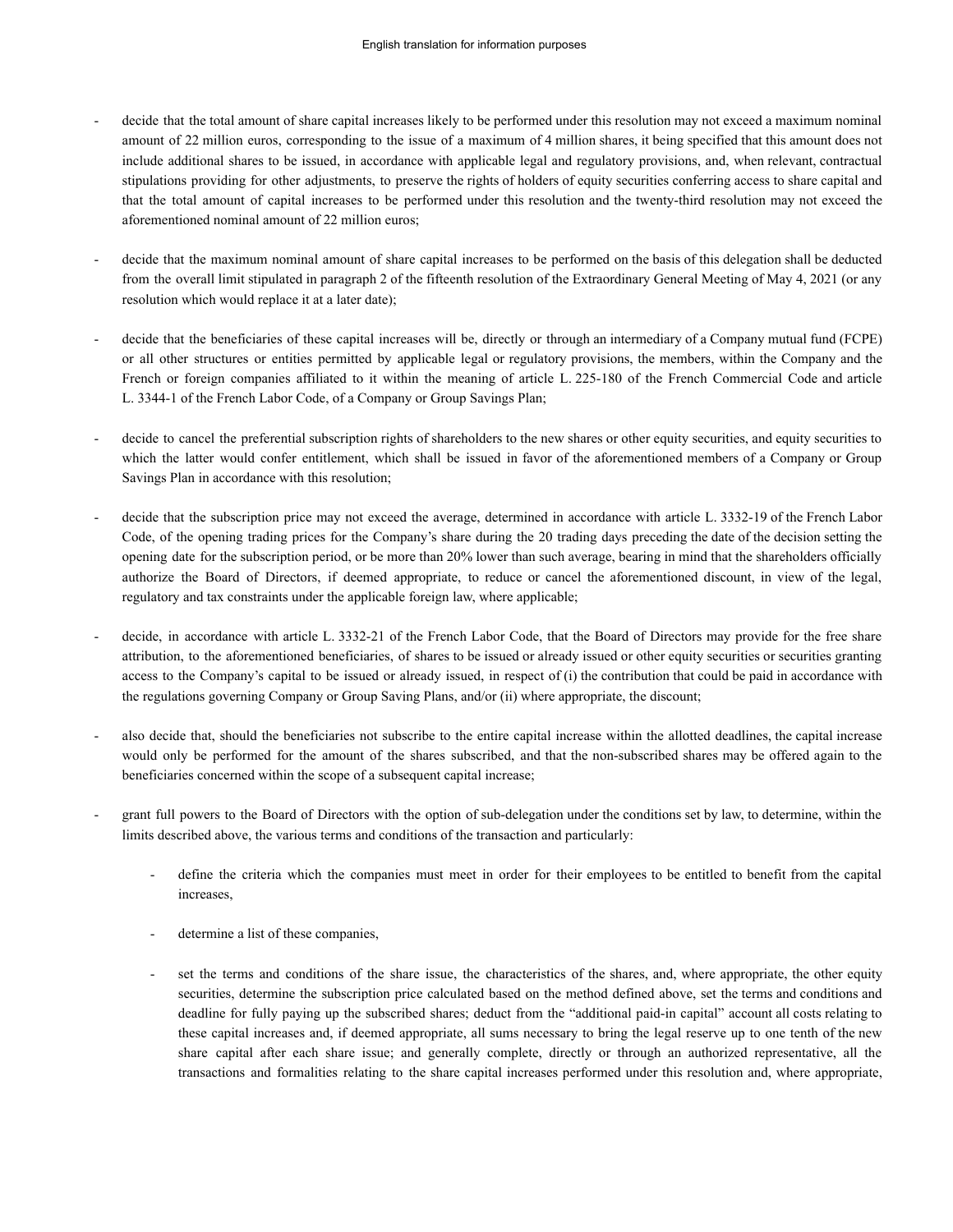take any measures with a view to listing the shares issued pursuant to this resolution for trading on the Euronext Paris regulated exchange,

- set the opening and closing dates for the subscription period, record the completion of the corresponding capital increase and amend the articles of association accordingly;
- decide that this delegation of authority granted to the Board of Directors is valid for a period of 26 months starting from the date of this General Meeting.

## Twenty-third Resolution (Delegation of authority granted to the Board of Directors for a period of 18 months to perform share capital **increases, with cancellation of preferential subscription rights, reserved for a category of beneficiaries**)

The shareholders, deliberating according to the quorum and majority required for Extraordinary General Meetings, after having reviewed the Report of the Board of Directors and the Statutory Auditors' Special Report, pursuant to articles L. 225-129 to L. 225-129-2 and article L. 225-138 of the French Commercial Code:

- delegate to the Board of Directors the authority to decide to increase share capital, on one or more occasions, at the time or times and in the proportions it shall deem fit, via the issuance of ordinary shares of the Company as well as any other equity securities conferring entitlement to the Company's share capital, reserved for the category of beneficiaries defined hereafter;
- decide that the total amount of share capital increases likely to be performed under this resolution may not exceed a maximum nominal amount of 22 million euros, corresponding to the issue of a maximum of 4 million shares, it being specified that this amount does not include additional shares to be issued, in accordance with applicable legal and regulatory provisions, and, when relevant, contractual stipulations providing for other adjustments, to preserve the rights of holders of equity securities conferring access to share capital and that the total amount of capital increases to be performed under this resolution and the twenty-second resolution may not exceed the aforementioned nominal amount of 22 million euros;
- decide that the maximum nominal amount of share capital increases to be performed on the basis of this delegation shall be deducted from the overall limit stipulated in paragraph 2 of the fifteenth resolution of the Extraordinary General Meeting of May 4, 2021 (or any resolution which would replace it at a later date);
- decide to cancel the preferential subscription rights of shareholders to the shares or other equity securities and to the equity securities to which the latter would confer entitlement, which shall be issued pursuant to this resolution and to reserve the right to subscribe them to the category of beneficiaries meeting the following characteristics: any bank or subsidiary of such a bank mandated by the Company and which would subscribe to shares, or other equity securities issued by the Company pursuant to this resolution, with the sole intent of enabling employees and corporate officers of foreign companies, affiliated to the Company within the meaning of article L. 225-180 of the French Commercial Code and article L. 3344-1 of the French Labor Code, to benefit from a shareholding or investment plan with an economic profile comparable to an employee share ownership scheme that would be set up in connection with a share capital increase performed in accordance with the twenty-second resolution submitted to the vote of this General Meeting, taking into account the regulatory and fiscal and/or social framework applicable in the country of residence of the employees and corporate officers of the aforementioned foreign companies;
- decide that the unit price for the issue of the shares to be issued pursuant to this resolution shall be determined by the Board of Directors based on the Company's share price; this issue price shall be equal to the average of the opening trading prices for the Company's share during the 20 trading days preceding the date of the Board of Directors' decision setting the opening date for the period of subscription to a share capital increase performed on the basis of the twenty-second resolution, with the possibility of reducing this average by a maximum discount of 20%; the amount of this discount shall be determined by the Board of Directors within the aforementioned limit;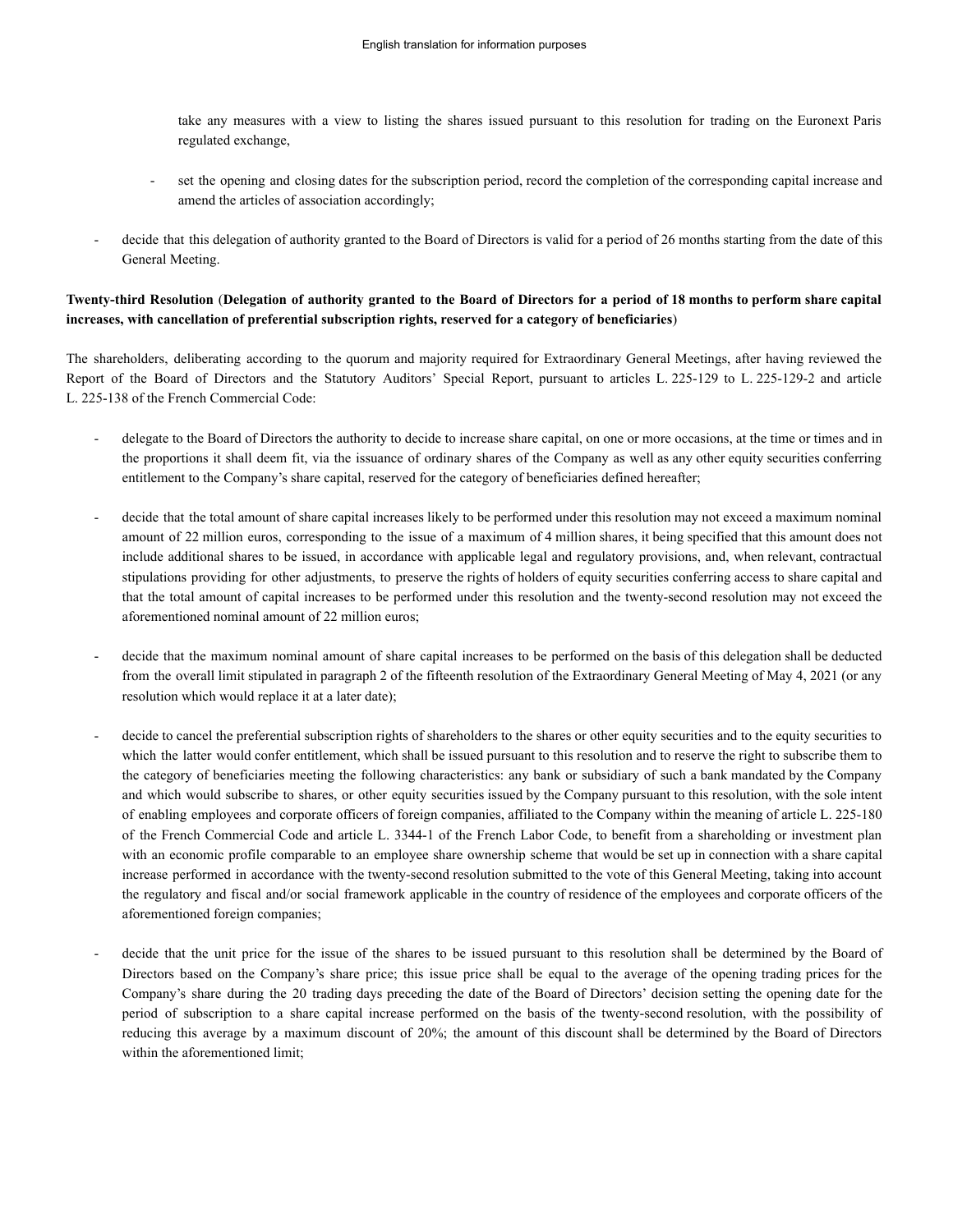- decide that the Board of Directors shall have full powers, under the terms and conditions set forth by law and within the limits defined above, with the option of sub-delegation, so as to implement this delegation and particularly in order to:
	- set the date and price for the issue of shares or other equity securities to be issued in accordance with this resolution as well as the other terms and conditions governing the issue,
	- determine the beneficiary (or list of beneficiaries) for the cancellation of the preferential subscription rights within the above-defined category, as well as the number of shares to be subscribed by such beneficiary (or each beneficiary),
	- where appropriate, determine the characteristics of the other equity securities granting access to the Company's share capital under the applicable legal and regulatory conditions,
	- record the completion of the share capital increase, complete, directly or through an authorized representative, all the transactions and formalities involving the share capital increases and, on its sole decision and if it deems appropriate, deduct the share capital increase costs from the amount of additional paid-in capital relating to such increases, amend the articles of association accordingly and perform all the necessary formalities and, where appropriate, take any measures with a view to listing the shares issued pursuant to this resolution for trading on the Euronext Paris regulated exchange;
- decide that this delegation of authority granted to the Board of Directors is valid for a period of 18 months starting from the date of this General Meeting.

## **Twenty-fourth Resolution (Amendment of article 11 of the articles of association (Composition of the Board of Directors) relating to the time limit for the acquisition of the Company's shares by the Directors**)

The shareholders, deliberating according to the quorum and majority required for Extraordinary General Meetings, after having reviewed the Report of the Board of Directors, decide to amend the provisions of article 11 (Composition of the Board of Directors) of the Company's articles of association in order to provide that the rectification period relating to the owning by Directors of 500 Company shares is the one determined by the regulations in force.

Article 11 – Composition of the Board of Directors

The 4<sup>th</sup> paragraph of article 11 of the articles of association will now be worded as follows:

| Old wording                                                                                                                                                                                                                                                                                                                                                                               | New wording                                                                                                                                                                                                                                                                                                                                                                                                                                                     |
|-------------------------------------------------------------------------------------------------------------------------------------------------------------------------------------------------------------------------------------------------------------------------------------------------------------------------------------------------------------------------------------------|-----------------------------------------------------------------------------------------------------------------------------------------------------------------------------------------------------------------------------------------------------------------------------------------------------------------------------------------------------------------------------------------------------------------------------------------------------------------|
| Each Director must own at least 500 registered shares in the<br>Company during the term of his functions. If, on the date of his<br>appointment, a Director does not own the required number of shares<br>or if, during his term, he ceases to own them, he is deemed to have<br>resigned with immediate effect if he has not rectified the situation<br>within a period of three months. | Each Director is required to own at least 500 registered shares for the<br>entire duration of their term of office. If, on the date of appointment,<br>a Director does not own the required number of shares or if, during<br>their term of office, they cease to own this number of shares, the<br>Director shall be deemed to have resigned from office if the situation<br>is not rectified within the time limit stipulated in the regulations in<br>force. |

The other paragraphs of article 11 shall remain unchanged.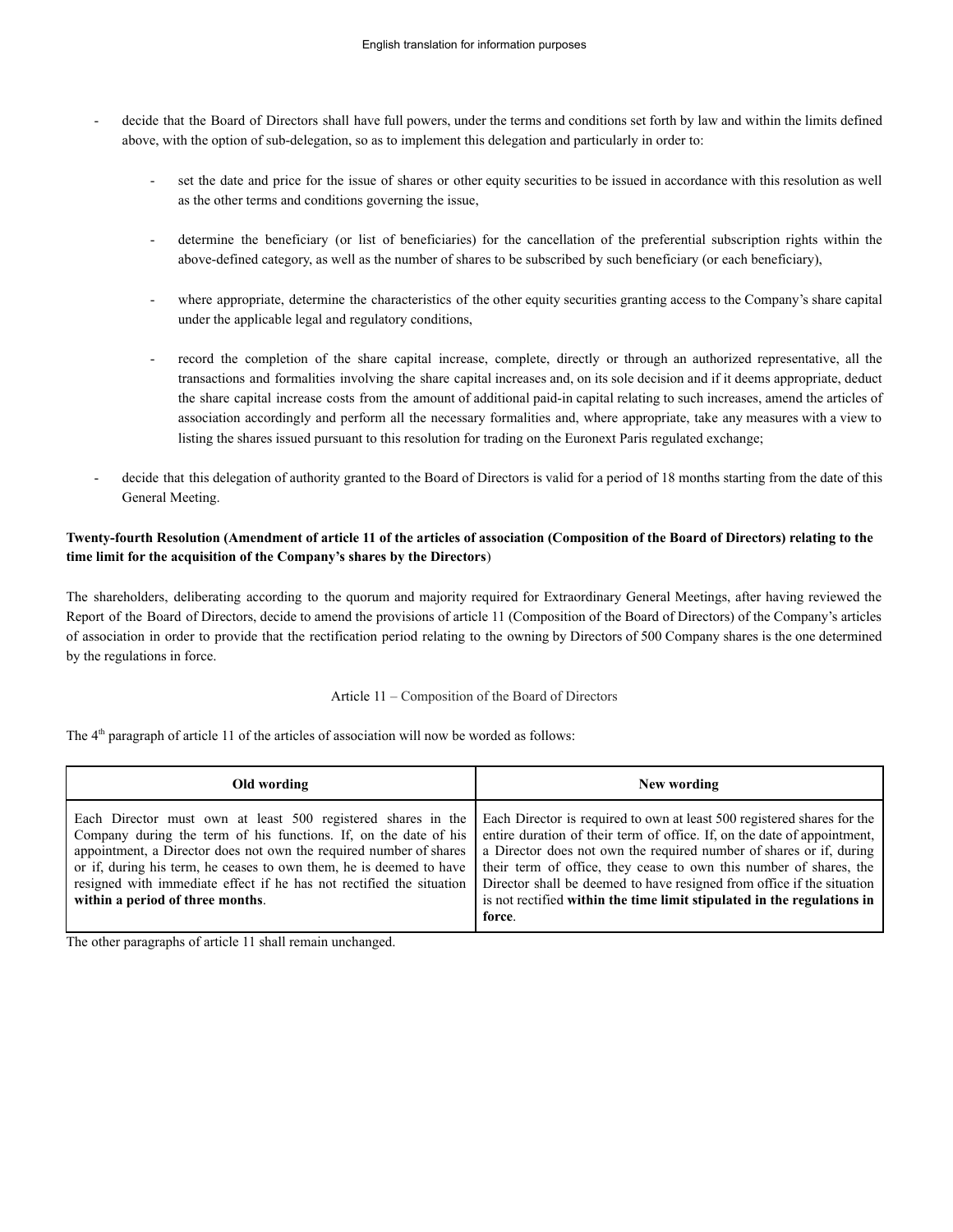## **Twenty-fifth Resolution (Amendment of article 14 of the articles of association (Board of Directors' meetings and deliberations) to allow the Board of Directors to take decisions by written consultation)**

The shareholders, deliberating according to the quorum and majority required for Extraordinary General Meetings, after having reviewed the Report of the Board of Directors, decide to amend the provisions of article 14 (Board of Directors' meetings and deliberations) of the Company's articles of association in order to introduce the option for the Board of Directors to make certain decisions within its specific powers by written consultation, pursuant to article L. 225-37, paragraph 3, of the French Commercial Code.

### Article 14 – Board of Directors' meetings and deliberations

A paragraph is added to the end of article 14 of the articles of association, with the following wording:

The Board of Directors may make certain decisions by written consultation of the Directors, under the conditions set forth in the regulations in force.

# **Twenty-sixth Resolution** (**Amendment of article 12 (Organization and management of the Board of Directors) and of article 13 (General Management) of the articles of association concerning the modification of the age limit provided in the articles of association for the Chief Executive Officer in an emergency situation)**

The shareholders, deliberating according to the quorum and majority required for Extraordinary General Meetings, after having reviewed the Report of the Board of Directors, decide to modify articles 12 (Organization and management of the Board of Directors) and 13 (General Management) of the articles of association in order to enable the Board, **in exceptional circumstances**, to decide that the age limit for the Chairman of the Board (70 or 72 years old, in exceptional circumstances), also applies to the Chairman if he assumes, on a temporary basis, the role of Chief Executive Officer, as an exception to the age limit for the Chief Executive Officer (65 years old).

### Article 12 – Organization and management of the Board of Directors

The  $5<sup>th</sup>$  paragraph of article 12 of the articles of association will now be worded as follows:

| Old wording                                                                                                                                                                   | New wording                                                                                                                                                                                                                                                                                                                                                                    |
|-------------------------------------------------------------------------------------------------------------------------------------------------------------------------------|--------------------------------------------------------------------------------------------------------------------------------------------------------------------------------------------------------------------------------------------------------------------------------------------------------------------------------------------------------------------------------|
| If the Chairman of the Board of Directors also assumes the role of<br>Chief Executive Officer, the applicable age limit is that applicable to<br>the Chief Executive Officer. | If the Chairman of the Board of Directors also assumes the role of<br>Chief Executive Officer, the applicable age limit is that applicable to<br>the Chief Executive Officer (other than in exceptional<br>circumstances, if the Board decides at its discretion to apply, on a<br>temporary basis, the age limit for the Chairman referred to in the<br>preceding paragraph). |

The other paragraphs of article 12 shall remain unchanged.

### Article 13 – General Management

The 6<sup>th</sup> paragraph of article 13 of the articles of association, relating to the Chief Executive Officer, will now be worded as follows:

| Old wording                                                                                                                                                                                                                                                                                                                                                | New wording                                                                                                                                   |
|------------------------------------------------------------------------------------------------------------------------------------------------------------------------------------------------------------------------------------------------------------------------------------------------------------------------------------------------------------|-----------------------------------------------------------------------------------------------------------------------------------------------|
| <b>Chief Executive Officer</b><br>If the Company's Chief Executive Officer is assumed by the If the Company's Chief Executive Officer is assumed by the<br>Chairman of the Board of Directors, the following provisions relating   Chairman of the Board of Directors, the following provisions relating<br>to the Chief Executive Officer are applicable. | Chief Executive Officer<br>to the Chief Executive Officer are applicable (apart from the<br>situation referred to in article 12 paragraph 5). |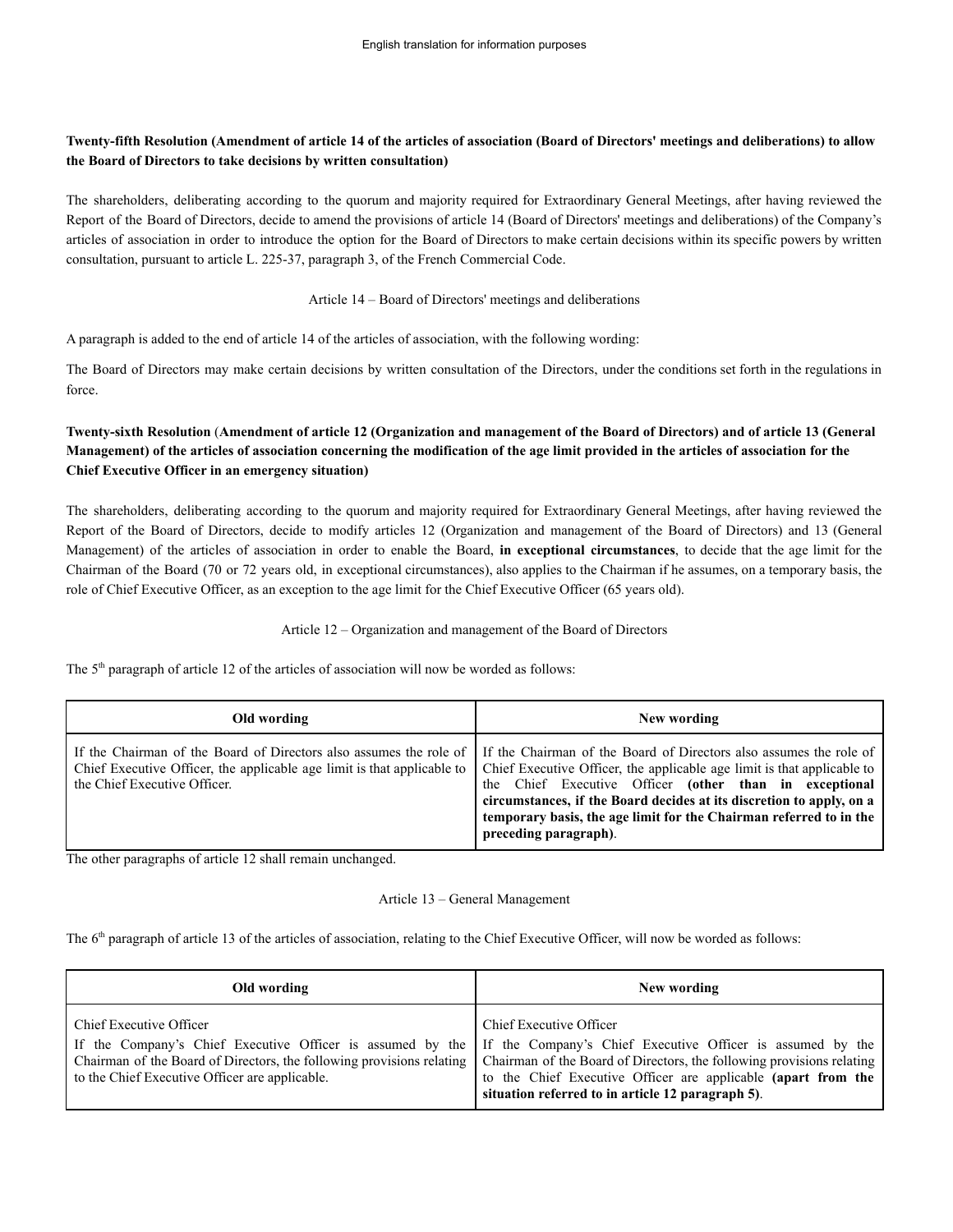The other paragraphs of article 13 shall remain unchanged.

## **Twenty-seventh Resolution (Amendment of article 17 of the articles of association (Audit of the Company) concerning the appointment of Deputy Statutory Auditors**)

The shareholders, deliberating according to the quorum and majority required for Extraordinary General Meetings, after having reviewed the Report of the Board of Directors, decide to amend the provisions of article 17 (Audit of the Company) of the Company's articles of association in order to remove the reference to Deputy Statutory Auditors.

### Article 17 – Audit of the Company

Article 17 of the articles of association will now be worded as follows:

| Old wording                | New wording                                                                                                                                                                                                                                                                                          |
|----------------------------|------------------------------------------------------------------------------------------------------------------------------------------------------------------------------------------------------------------------------------------------------------------------------------------------------|
| deputy Statutory Auditors. | At the Ordinary General Meeting, the shareholders appoint, under the At the Ordinary General Meeting, the shareholders appoint the<br>conditions and with the assignments set by law, the principal and   principal Statutory Auditors, under the conditions and with the<br>assignments set by law. |

## Twenty-eighth Resolution (Harmonization of articles 8 (Rights and obligations governing shares), 18 (General Meetings) and 23 **(Disputes) of the Company's articles of association with the legal and regulatory provisions in force)**

The shareholders, deliberating according to the quorum and majority required for Extraordinary General Meetings, after having reviewed the Report of the Board of Directors, decide to update articles 8 (Rights and obligations governing shares), 18 (General Meetings) and 23 (Disputes) of the Company's articles of association in order to harmonize them with the legal and regulatory provisions in force.

### Article 8 – Rights and obligations governing shares

The 3<sup>rd</sup> paragraph of article 8 of the articles of association will now be worded as follows:

| Old wording                                                                                                                                                                                                                                                                                                                                                                                                                                                                                               | New wording                                                                                                                                                                                                                                                                                                                                                                                                                                                                         |
|-----------------------------------------------------------------------------------------------------------------------------------------------------------------------------------------------------------------------------------------------------------------------------------------------------------------------------------------------------------------------------------------------------------------------------------------------------------------------------------------------------------|-------------------------------------------------------------------------------------------------------------------------------------------------------------------------------------------------------------------------------------------------------------------------------------------------------------------------------------------------------------------------------------------------------------------------------------------------------------------------------------|
| Subject to legal and regulatory restrictions, voting rights attached to<br>the shares are proportionate to the capital quota they represent and<br>each share confers the right to one vote. In accordance with the<br>option provided for in paragraph 3 of article L. 225-123 of the<br>French Commercial Code, double voting rights will not be<br>conferred to paid-up shares and for which a nominative registration<br>for at least two years in the name of the same shareholder can be<br>proved. | Subject to legal and regulatory restrictions, voting rights attached to<br>the shares are proportionate to the capital quota they represent and<br>each share confers the right to one vote. In accordance with the<br>option provided by article L.22-10-46 of the French Commercial<br>Code, double voting rights will not be conferred to paid-up shares<br>and for which a nominative registration for at least two years in the<br>name of the same shareholder can be proved. |

The other paragraphs of article 8 shall remain unchanged.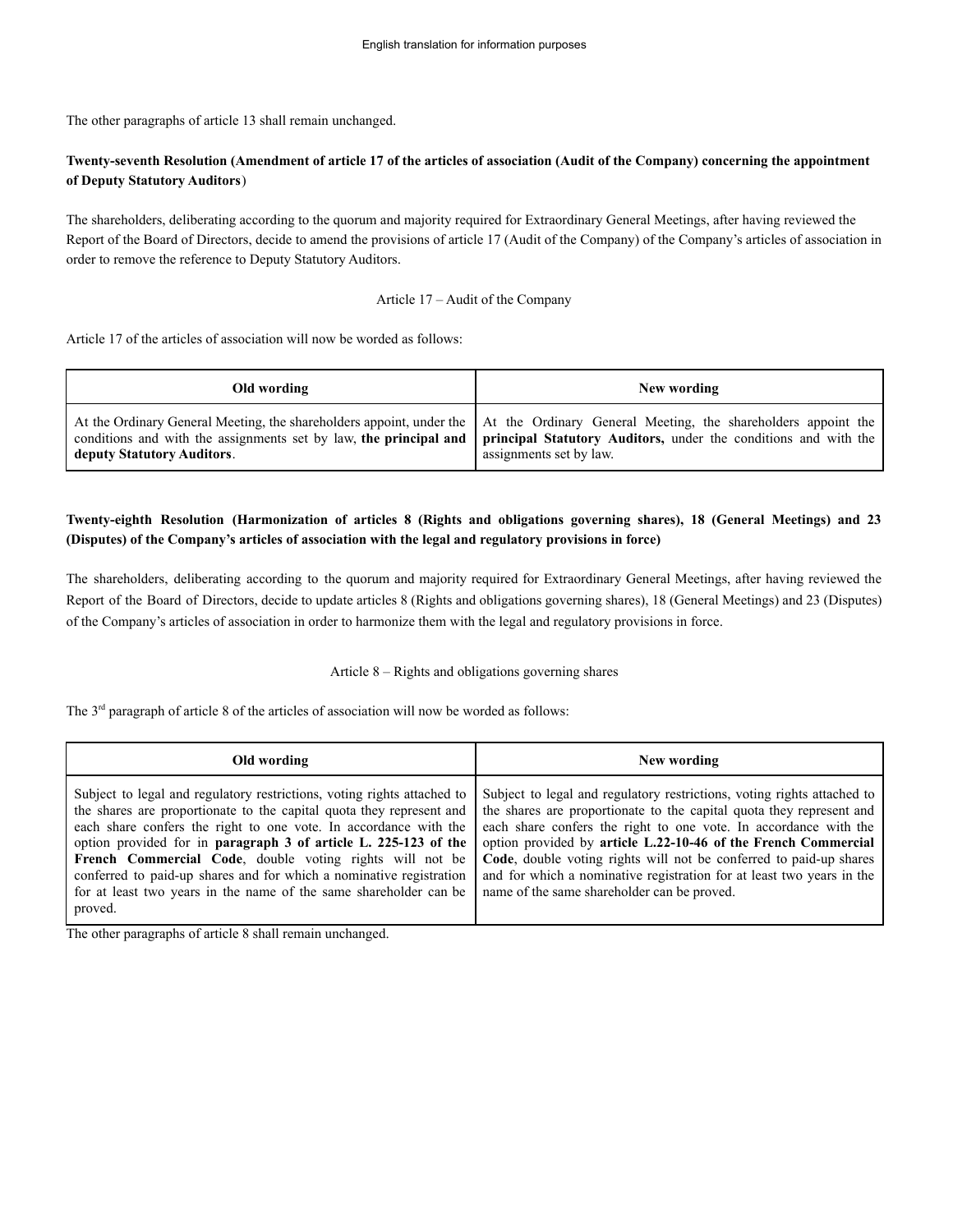### Article 18 – General Meetings

The  $4<sup>th</sup>$  paragraph of article 18 of the articles of association will now be worded as follows:

| Old wording                                                                                                             | New wording                                                                                                                                                                                                                                           |
|-------------------------------------------------------------------------------------------------------------------------|-------------------------------------------------------------------------------------------------------------------------------------------------------------------------------------------------------------------------------------------------------|
| that satisfies the conditions defined in the first sentence of section 2<br>of article 1316-4 of the French Civil Code. | The electronic signature can, when used, take the form of a process The electronic signature can, when used, take the form of a process<br>that satisfies the conditions defined in the second paragraph of<br>article 1367 of the French Civil Code. |

The other paragraphs of article 18 shall remain unchanged.

### Article 23 – Disputes

The 3<sup>rd</sup> paragraph of article 23 of the articles of association will now be worded as follows:

| Old wording                     | New wording                                                                                                                                                                                                                                                                                                   |
|---------------------------------|---------------------------------------------------------------------------------------------------------------------------------------------------------------------------------------------------------------------------------------------------------------------------------------------------------------|
| the <b>High Court</b> of Paris. | Failing election of domicile, summonses and notices are validly   Failing election of domicile, summonses and notices are validly<br>served at the Office of Public Prosecution of the French Republic at   served at the Office of Public Prosecution of the French Republic at<br>the Paris judicial court. |

The other paragraphs of article 23 shall remain unchanged.

### **Ordinary General Meeting**

#### **Twenty-ninth resolution** (**Powers for formalities**)

Full powers are granted to a holder of a copy or extract of the minutes of this General Meeting to perform all official publications and other formalities required by law and the regulations.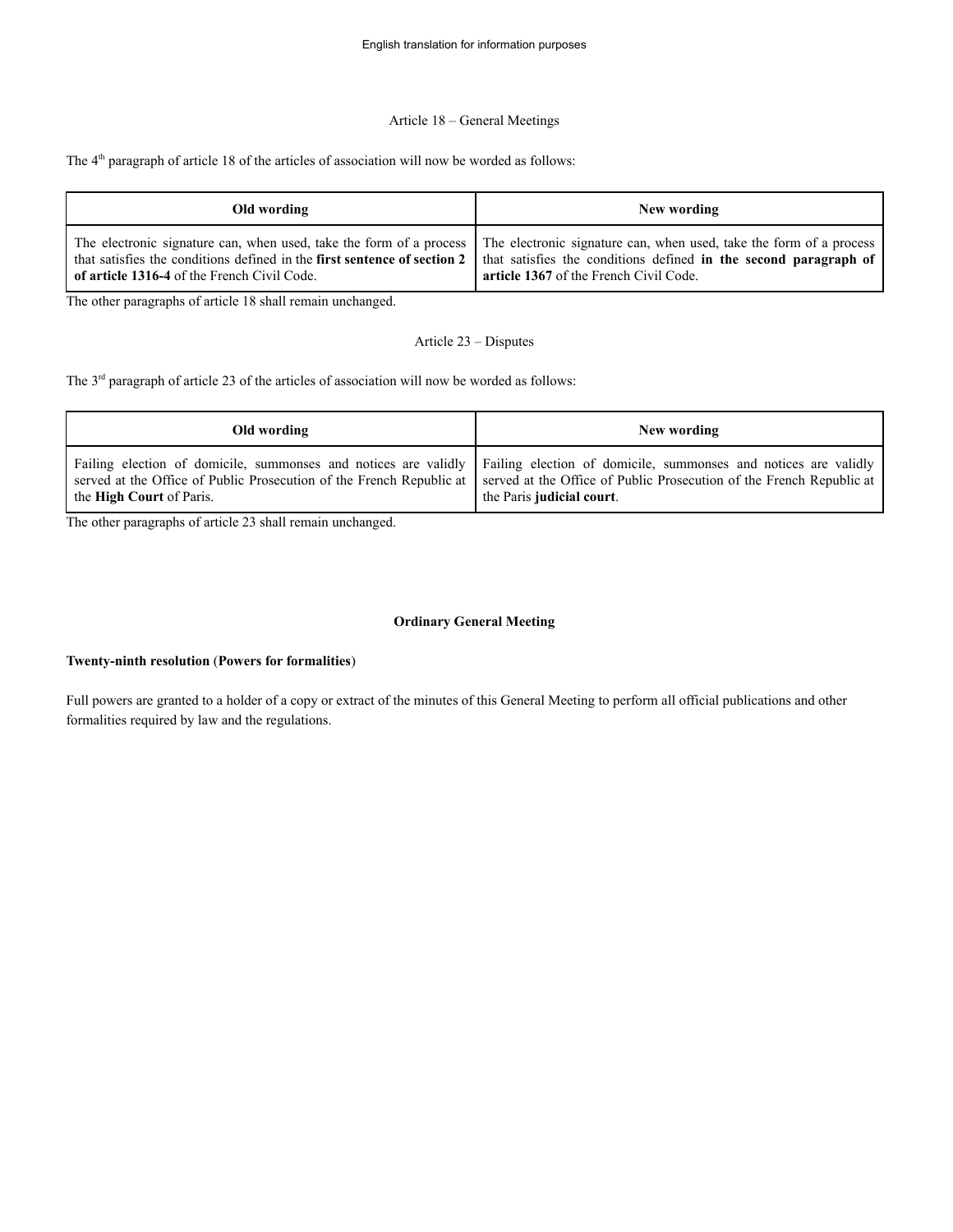### **A. Attendance at the General Meeting**

### **Any shareholders, regardless of the number of shares held, may take part in the General Meeting.**

Shareholders may attend the Meeting:

- personally;
- or voting by correspondence;
- or by granting proxy to the Meeting Chairman;
- or by granting proxy to the spouse or partner with whom a French civil solidarity pact has been signed, another shareholder, or any other person (physical person or legal entity) of their choice under the terms and conditions set forth in articles L. 225-106 and L. 22-10-39 of the French Commercial Code or even without specifying a representative.

For any proxy granted by a shareholder without indication of a representative, the Chairman of the General Meeting will vote in favor of the adoption of the draft resolutions presented or approved by the Board of Directors, and will vote against the adoption of all other draft resolutions.

In accordance with article R. 22-10-28 of the French Commercial Code, a shareholder who has already cast his/her vote by mail, sent a proxy or requested his/her admission card to the Meeting, or a certificate of attendance, may no longer opt for another means of participation.

In accordance with article R. 22-10-28 of the French Commercial Code, shareholders may attend the Meeting if they can justify:

- for registered shares: the book-entry of the shares in the registered share accounts kept by the Company at 00:00, Paris time, on Monday, May 2, 2022;
- for bearer shares: the book-entry of the shares (where applicable, in the name of the intermediary registered on behalf of the shareholder under the regulatory and legal terms and conditions) in the bearer share accounts kept by the duly empowered intermediary at 00:00, Paris time, on Monday, May 2, 2022. The duly empowered intermediaries shall append a certificate of attendance to the proxy or correspondence voting form or the admission card request drawn up in the name of the shareholder or on behalf of the shareholder represented by the registered intermediary.

Only those shareholders who are able to justify this capacity at 00:00, Paris time, on Monday, May 2, 2022, under the aforementioned terms and conditions, may attend this General Meeting.

A shareholder may at any time sell all or some of his/her shares:

- should the sale occur prior to 00:00, Paris time, on Monday, May 2, 2022, the vote cast by mail, proxy or admission card or a certificate of attendance, shall be invalidated or amended accordingly, depending on the case. Accordingly, the duly empowered intermediary holding the account shall inform the Company or authorized representative of the sale and send it the necessary information;
- any sale or transaction performed after 00:00, Paris time, on Monday, May 2, 2022, by whatever means, shall neither be notified by the duly empowered intermediary nor taken into consideration by the Company.

Intermediaries registered on behalf of shareholders who are not resident for tax purposes in France and benefiting from a general authorization to manage shares may transfer or issue under their own name the shareholders' votes. Under article L. 228-3-2 of the French Commercial Code, they must reveal the economic shareholder to the issuer.

Furthermore, Air Liquide offers shareholders the option of voting by Internet, prior to the General Meeting using the Votaccess secure voting platform accessible either:

- via the Company's website, [www.airliquide.com,](http://www.airliquide.com) under the Investors section, which will redirect the shareholder automatically to the dedicated voting website <https://www.actionairliquide.com>, for holders of registered shares; or
- via the website of their account-holding institution for holders of bearer shares.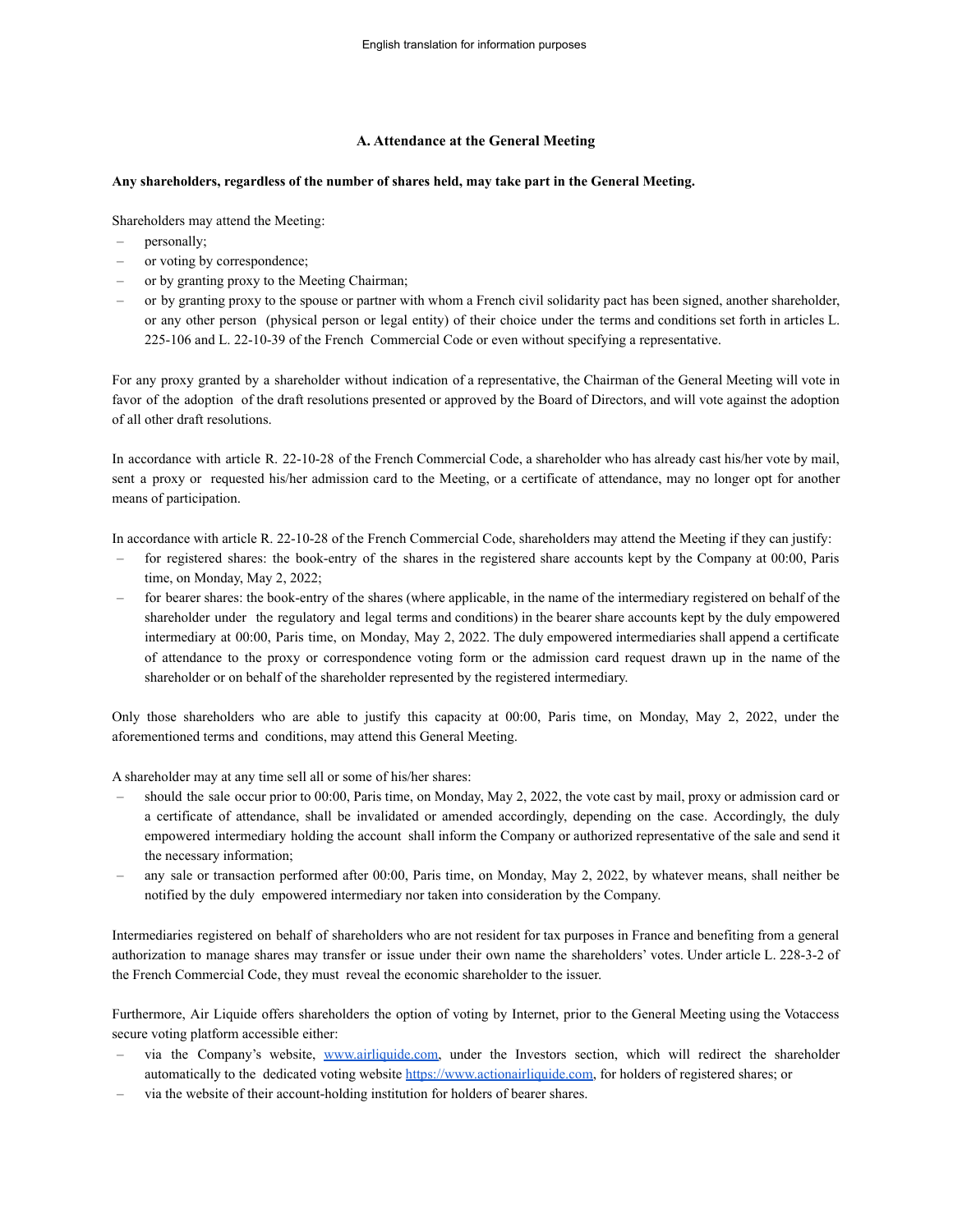This option is only available to holders of bearer shares whose account-holding institution is a member of the Votaccess system and that proposes this service for this General Meeting.

Prior to the General Meeting, each shareholder may use this electronic platform to request an admission card, communicate voting instructions, appoint or revoke a proxy, or receive a confirmation of receipt of the vote under the conditions detailed below.

#### *1. Attendance at the General Meeting in person:*

Any shareholder wishing to attend the General Meeting in person may request an admission card.

A unique 20 euros attendance fee will be paid to all shareholders who attend a valid General Meeting in person, regardless of the number of admission cards presented on the day of the General Meeting or the number of proxies represented.

#### **1.1 Admission card request sent by mail**

Any shareholder wishing to attend the General Meeting in person may ask for an admission card request form by sending a letter to:

- for registered shares: the Company's head office at the following address, Air Liquide, Direction du Service Actionnaires, 75, quai d'Orsay, 75007 Paris;
- for bearer shares: to the account-holding institution managing the shares.

Only requests received by no later than Thursday, April 28, 2022 shall be processed. To facilitate their reception, shareholders wishing to attend the General Meeting are asked to request their admission card as early as possible.

Shareholders shall send their voting forms so that the Company receives them by no later than midnight, Paris time, on Saturday, April 30, 2022:

- for registered shares: directly to the Company;
- for bearer shares: to the account-holding institution managing the shares, who will forward it to the Company.

No form received by the Company after midnight, Paris time, on Saturday, April 30, 2022 will be taken into account. Admission cards will be sent to shareholders by mail.

#### **1.2 Admission card request sent electronically**

Any shareholder wishing to attend the General Meeting in person may also request an admission card electronically as follows:

- for registered shares: on the Votaccess secure platform via the Company's website, [www.airliquide.com](http://www.airliquide.com), under the Investors section, which will redirect the shareholder automatically to the dedicated voting website <https://www.actionairliquide.com>. Shareholders may connect to their online Account using their email and access code;
- for bearer shares: via the Internet portal of the account-holding institution managing the shares and which will indicate to holders of bearer shares which voting systems that institution makes available to the shareholders whose securities accounts it maintains (Votaccess voting system or other electronic and standardized voting systems). Consequently, bearer shareholders interested in this service are invited to contact their account holder in order to find out more about the conditions of access and use of the various electronic voting solutions.

Shareholders may then, at their own choice, download their admission cards through the Votaccess platform, or request it by mail.

The Votaccess platform for this General Meeting shall open on Monday, April 11, 2022. The ability to request an admission card by Internet prior to the General Meeting shall end at 3 p.m., Paris time, on Tuesday, May 3, 2022. In order to avoid potential congestion of the Votaccess platform, shareholders are strongly recommended not to wait until the eve of the General Meeting to input their instructions.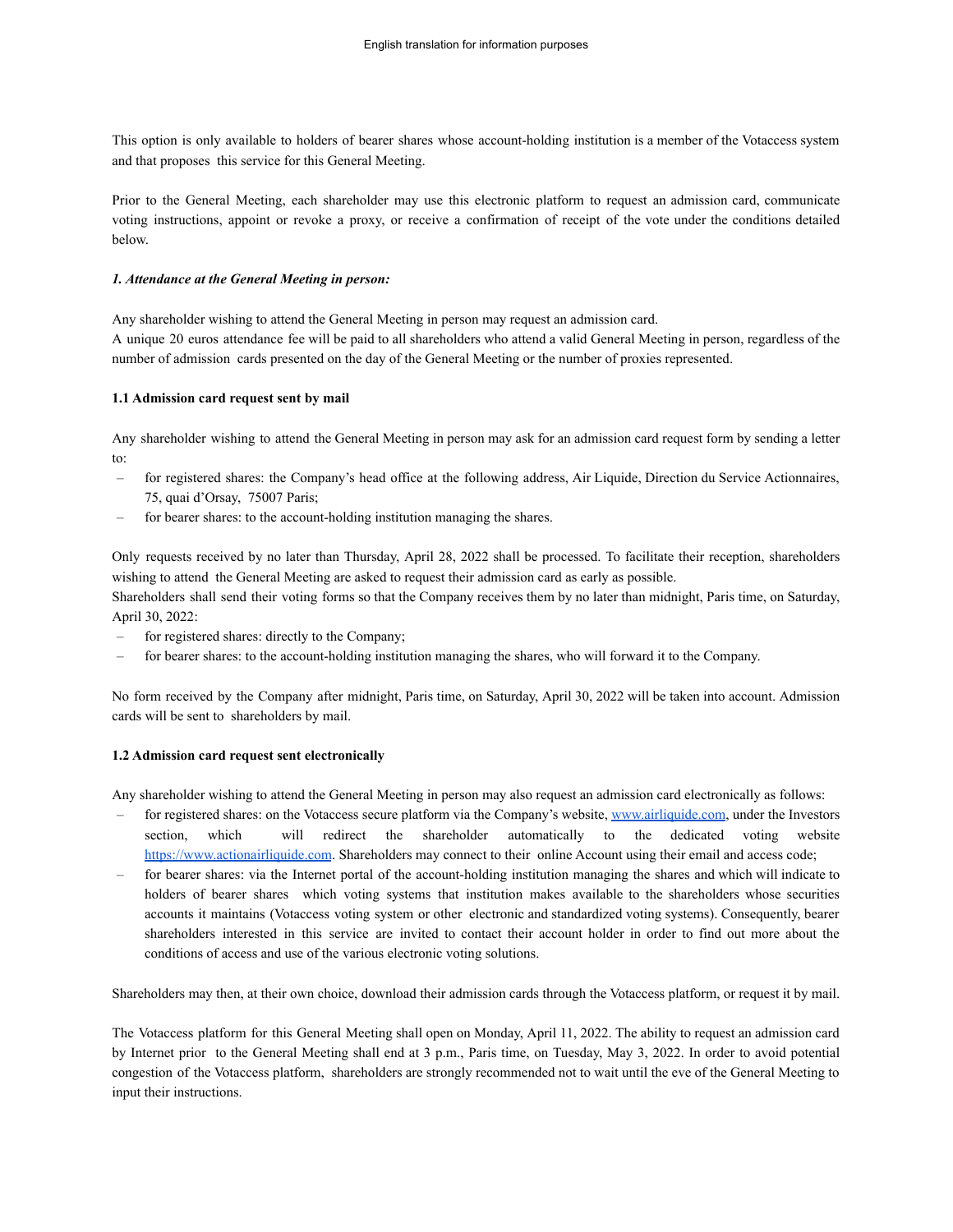### **1.3. Certificate of attendance**

In any case, a certificate of attendance shall be issued by the duly empowered intermediary to bearer shareholders who wish to attend the Meeting in person and who have not received their admission card by midnight on the second business day preceding the date of the Meeting, i.e. Monday, May 2, 2022. They may attend the Meeting by presenting themselves with an identity card and the certificate of attendance.

Holders of registered shares, who have not received their admission card on the date of the General Meeting, may attend the Meeting by presenting themselves with an identity card at the Reception desk.

#### *2. Voting by correspondence or proxy:*

#### **2.1 Voting by correspondence or proxy by mail**

Any shareholder wishing to vote by correspondence or proxy may request a proxy or correspondence voting form by sending a letter to:

- for registered shares: the Company's head office at the following address, Air Liquide, Direction du Service Actionnaires, 75, quai d'Orsay, 75007 Paris;
- for bearer shares: to the account-holding institution managing the shares.

Only requests received by no later than Thursday, April 28, 2022 inclusive shall be processed.

Shareholders shall send their voting forms so that the Company receives them by no later than midnight, Paris time, on Saturday, April 30, 2022:

- for registered shares: directly to the Company;
- for bearer shares: to the account-holding institution managing the shares, who will forward it to the Company.

No form received by the Company after midnight, Paris time, on Saturday, April 30, 2022 will be taken into account in the voting at the General Meeting.

Shareholders are reminded that in order to grant a proxy, the voting form must be completed and signed, detailing the full name and address of the shareholder and the full name and address of the proxy.

A shareholder may revoke his/her proxy, bearing in mind that the revocation should be made in writing under the same conditions as the appointment and transmitted to the Company. To appoint a new proxy after revocation, a shareholder shall ask the Company (if he/she holds registered shares) or his/her financial intermediary (if he/she holds bearer shares) to send him/her a new proxy voting form with the wording "Change of Proxy", and should return it so that the Company will receive it by no later than midnight, Paris time, on Saturday, April 30, 2022.

### **2.2 Voting by absentee ballot or proxy electronically**

Any shareholder wishing to vote by correspondence or proxy over the Internet, prior to the General Meeting, may communicate their voting instructions as follows:

- for registered shares: on the Votaccess secure platform via the Company's website, [www.airliquide.com](http://www.airliquide.com), under the Investors section, which will redirect the shareholder automatically to the dedicated voting website <https://www.actionairliquide.com>. Shareholders may connect to their online Account using their email and access code;
- for bearer shares: via the Internet portal of the account-holding institution managing the shares and which will indicate to holders of bearer shares which voting systems that institution makes available to the shareholders whose securities accounts it maintains (Votaccess voting system or other electronic and standardized voting systems).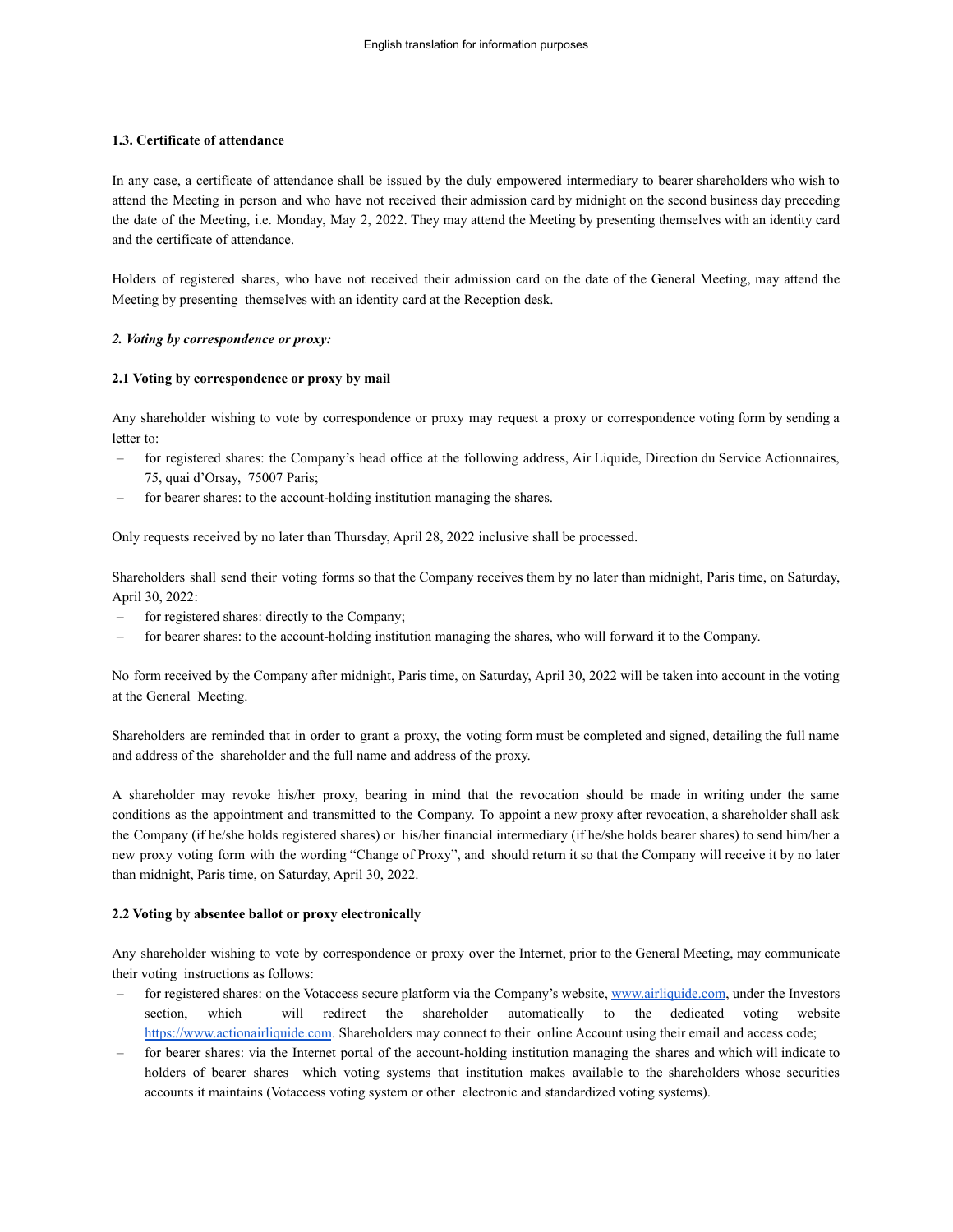Consequently, bearer shareholders interested in this service are invited to contact their account holder in order to find out more about the conditions of access and use of the various electronic voting solutions.

Pursuant to the provisions of article R. 22-10-24 of the French Commercial Code, the appointment or revocation of a proxy may be notified electronically, in accordance with the same procedures as described above.

The Votaccess platform for this General Meeting shall open on Monday, April 11, 2022. The ability to vote or appoint or revoke a proxy over the Internet prior to the General Meeting shall end at 3 p.m., Paris time, on Tuesday, May 3, 2022. In order to avoid potential congestion of the Votaccess platform, shareholders are strongly recommended not to wait until the eve of the General Meeting to input their instructions.

Shareholders who have cast their votes via the Votacess platform will receive an electronic confirmation of receipt of the vote.

### **B. Requesting the addition of agenda items or draft resolutions – Filing of written questions**

#### *Request to add agenda items or draft resolutions:*

One or more shareholders representing at minimum the percentage of share capital required by applicable legal and regulatory provisions or a shareholder association that meets the conditions provided for by the laws and regulations currently in force may request, within 20 days of the publication of this preliminary meeting notice, the addition of agenda items or draft resolutions pursuant to the terms and conditions stipulated in articles L. 225-105, R. 225-71 to R.225-73, R. 22-10-21 and R. 22-10-22 of the French Commercial Code.

Shareholders should send requests to add agenda items that have been justified or draft resolutions by registered letter with acknowledgment of receipt to the Company's head office at the following address: Air Liquide, Direction du Service Actionnaires, 75, quai d'Orsay, 75007 Paris, or by e-mail to the following address: [general.meeting@airliquide.com,](mailto:general.meeting@airliquide.com) by no later than Tuesday, March 15, 2022. The request should contain:

- the item to be added to the agenda and the reasons why; or
- the draft resolutions, which may include a short summary of the justification and, where necessary, the information stipulated in section 9 of article R. 225-71 of the French Commercial Code; and
- a certificate of book-entry justifying that the authors of the request possess or represent the percentage of share capital required by aforementioned article R. 225-71 of the French Commercial Code.

Furthermore, the discussion at the General Meeting covering agenda items or draft resolutions filed by the shareholders is subject to the transmission, by the authors, of a new certificate justifying the book-entry of the shares under the same conditions on the second working day preceding the General Meeting at 00:00, Paris time (i.e. 00:00, Paris time, on Monday, May 2, 2022).

The list of items added to the agenda and the draft resolutions, presented by shareholders under the aforementioned terms and conditions, will be published on the Company's website, [www.airliquide.com](http://www.airliquide.com), under the Investors section, pursuant to article R. 22-10-23 of the French Commercial Code.

### *Filing of written questions:*

In accordance with article R. 225-84 of the French Commercial Code, a shareholder who wishes to submit written questions may send, by no later than the fourth working day preceding the date of the General Meeting, i.e. midnight, Paris time, on Thursday, April 28, 2022, his/her questions by registered letter with acknowledgment of receipt to the following address: Air Liquide, Président du Conseil d'Administration, 75, quai d'Orsay, 75007 Paris, or by e-mail to the following address: [general.meeting@airliquide.com](mailto:general.meeting@airliquide.com), together with a certificate of book-entry for holders of bearer shares.